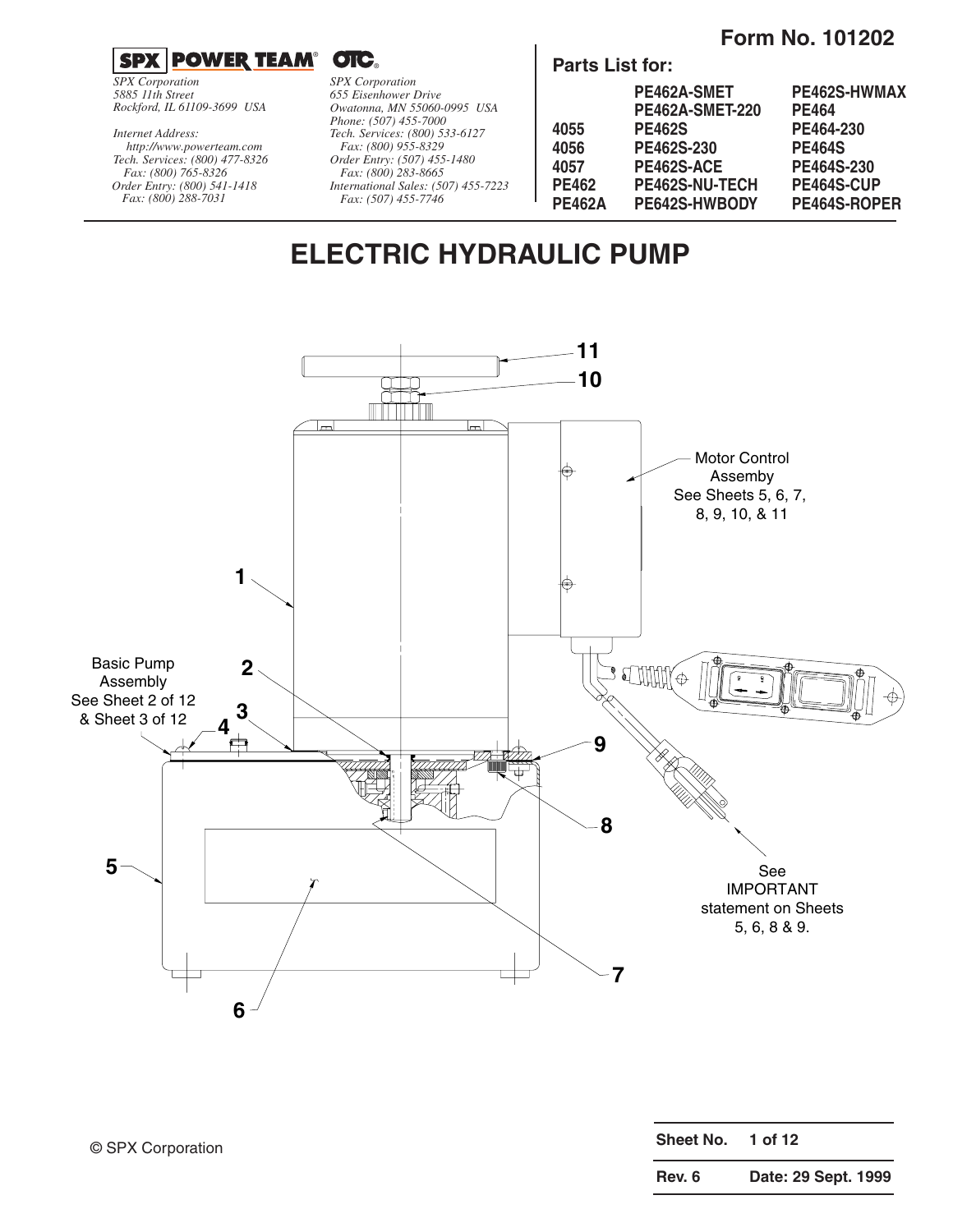# **Parts List, Form No. 101202, Back sheet 1 of 12**

| <b>Item</b><br>No. | Part<br>No. | No.<br>Reg'd   | <b>Description</b>                                                                                                   | <b>Item</b><br>No. | Part<br>No.     | No.<br>Reg'd   | <b>Description</b>                                                                           |
|--------------------|-------------|----------------|----------------------------------------------------------------------------------------------------------------------|--------------------|-----------------|----------------|----------------------------------------------------------------------------------------------|
| 1                  | 58053WH2    | 1              | Electric Motor                                                                                                       |                    |                 |                |                                                                                              |
|                    | 53104WH2    | 1              | <b>Electric Motor</b>                                                                                                |                    |                 |                | <b>VALVE ASSEMBLIES</b>                                                                      |
|                    |             |                | (For PE462A-SMET-220)                                                                                                |                    | 9584            |                | Single-acting Valve (See Form                                                                |
| 2                  | 213674      | 1              | V-ring Seal                                                                                                          |                    |                 |                | #101239; For PE462 & 4055;                                                                   |
| 3                  | 307425      | 1.             | Motor Base Gasket                                                                                                    |                    |                 |                | Note: Use #200609 drain tube.)                                                               |
| 4                  | 10177       | 10             | Machine Screw (#10-24 x 3/4 Lg.;                                                                                     |                    | 9500            | 1.             | 4-way Valve (See Form                                                                        |
|                    |             |                | For PE46 Series; Metal Reservoir)                                                                                    |                    |                 |                | #100623; For PE464 & 4057)                                                                   |
|                    | 209799      | 14             | Self-tapping Washer Hd. Screw<br>(1/4-10 x 7/8 Lg.; For 4055, 4056,<br>4057 [115 V. & 230 V.];<br>Plastic Reservoir) |                    | 9579            | 1              | Solenoid Valve (See Form<br>#100445; For PE462S, 4056,<br>PE462S-NU-TECH.<br>PE462S-HWBODY & |
| 5                  | 40063OR9    | 1              | Metal Reservoir (For PE46 Series)                                                                                    |                    | 9592            | 1              | PE462S-HWMAX)<br>Two Pos. 4-way Solenoid                                                     |
|                    | 40063RE6    | 1              | Reservoir (For PE464S-CUP)                                                                                           |                    |                 |                | Valve (See Form #108066;                                                                     |
|                    | 61165       | 1              | Plastic Reservoir (For 4055, 4056,                                                                                   |                    |                 |                | For PE464S)                                                                                  |
|                    |             |                | 4057[115 V. & 230 V.])                                                                                               |                    | 9552            |                | Two Pos. 4-way Solenoid                                                                      |
| 6                  | 309219      | $\overline{2}$ | Trade Name Decal<br>(For PE46 Series)                                                                                |                    |                 |                | Valve (See Form #108066;<br>For PE464S-230)                                                  |
|                    | 308103      | 2              | Trade Name Decal (For 4055)                                                                                          |                    | 16797           | 1              | 90° Elbow Fitting<br>For                                                                     |
|                    | 308104      | 2              | Trade Name Decal (For 4056)                                                                                          |                    | 9689            | 1              | PE464S&<br>Connector Fitting                                                                 |
|                    | 308105      | $\overline{c}$ | Trade Name Decal (For 4057)                                                                                          |                    | 200609          | $\mathbf{1}$   | PE464S-230<br><b>Drain Tube</b>                                                              |
| 7                  | 214097      | $\mathbf{1}$   | Key                                                                                                                  |                    | 9610            | 1.             | Automatic Valve (See Form                                                                    |
| 8                  | 10050       | 4              | Soc. Hd. Screw (3/8-16 x 1" Lg.;<br>Torque to 90/100 in. lbs.)                                                       |                    |                 |                | #101200; For PE462A-SMET &<br>PE462A-SMET-220)                                               |
| 9                  | 40164       | 1.             | <b>Reservoir Gasket</b>                                                                                              |                    | 16664-1         | 1.             | Solenoid Valve                                                                               |
| 10                 | 10394       | 1.             | <b>Nut</b>                                                                                                           |                    | 51217           | 1.             | <b>Manifold Valve</b>                                                                        |
| 11                 | 203146      | 1              | T-handle                                                                                                             |                    | 10474           | 2              | 90° Elbow Fitting<br>For                                                                     |
|                    |             |                |                                                                                                                      |                    | 11628           | $\overline{2}$ | <b>Straight Fitting</b><br>PE464S-ROPER                                                      |
|                    |             |                | <b>PARTS INCLUDED BUT NOT SHOWN</b>                                                                                  |                    | 15499           | 1              | Plug (1/8 NPTF)                                                                              |
|                    | 203972      | 1              | Decal (CSA)                                                                                                          |                    | 11084           | 3              | Plug (1/16 NPTF)                                                                             |
|                    | 213695      | 1              | Decal (Intermittent Duty)                                                                                            |                    | 10479<br>216666 | 1.<br>1        | Plug (1/4 NPTF)<br><b>Bushing</b>                                                            |

# **HYDRAULIC SCHEMATIC**

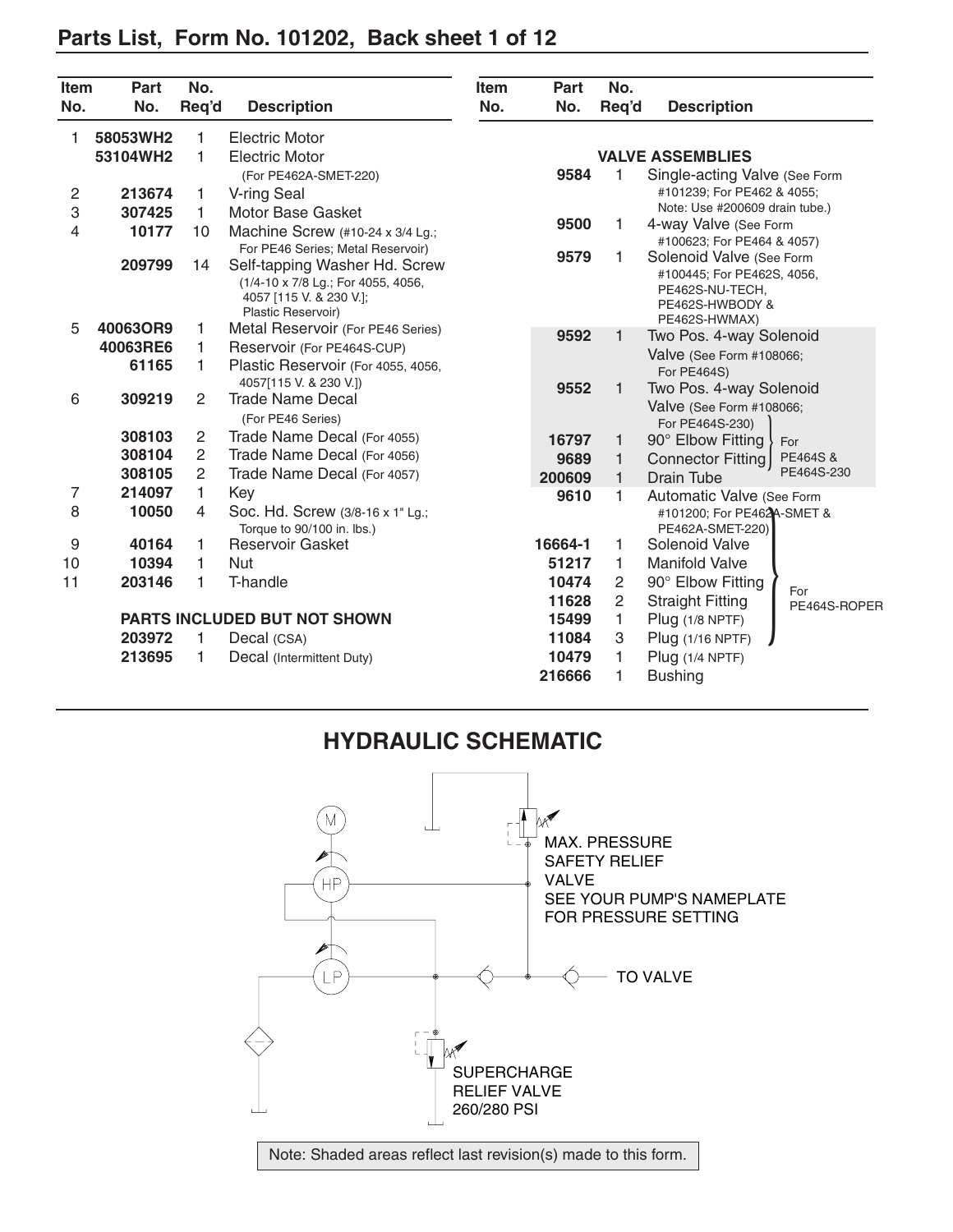

| <b>Item</b><br>No. | Part<br>No. | No.<br>Req'd | <b>Description</b>                      | <b>Item</b><br>No. | <b>Part</b><br>No. | No.<br>Req'd | <b>Description</b>                    |
|--------------------|-------------|--------------|-----------------------------------------|--------------------|--------------------|--------------|---------------------------------------|
|                    |             |              |                                         |                    |                    |              |                                       |
|                    | 10267       |              | O-ring $(7/16 \times 5/16 \times 1/16)$ | 17                 | 307296             |              | Wear Plate                            |
| 2                  | 52883       |              | Pump Body                               | 18                 | 213709             |              | Washer Seal                           |
| 3                  | 16320       |              | <b>Compression Spring</b>               | 19                 | 10390              |              | Nut (1/2-20 UNF)                      |
|                    |             |              | $(1/4$ O.D. x $3/4$ Lg.)                | 20                 | 213686             |              | Intake Tube                           |
| 4                  | 10375       |              | Steel Ball (1/4 dia.)                   | 21                 | 10268              |              | O-ring $(1/2 \times 3/8 \times 1/16)$ |
| 5                  | 23547       |              | <b>Top Plate Bearing</b>                | 22                 | 11863              |              | Backup Washer (1/2 x 3/8 x 1/16)      |
| 6                  | 11814       |              | <b>Ball Bearing</b>                     | 23                 | 21484              |              | Washer                                |
|                    | 23548       |              | <b>Top Plate</b>                        | 24                 | 214762             |              | <b>Valve Connector</b>                |
| 8                  | 15431       |              | <b>Needle Thrust Bearing</b>            |                    |                    |              | (Torque to 20/30 ft. lbs.)            |
| 9                  | 15432       |              | <b>Needle Thrust Bearing Race</b>       | 25                 | 10261              |              | Copper Washer (3/4 x 19/32 x 1/32)    |
| 10                 | 35271       |              | Angle Plate                             | 26                 | 10425              |              | <b>Compression Spring</b>             |
| 11                 | 11228       |              | <b>Needle Thrust Bearing</b>            |                    |                    |              | $(3/8$ O.D. x $3/4$ Lg.)              |
| 12                 | 11227       | 2            | <b>Needle Thrust Bearing Race</b>       | 27                 | 20771              |              | Poppet                                |
| 13                 | 213706      |              | Filler Cap                              | 28                 | 201879             |              | <b>Check Valve Body</b>               |
| 14                 | 11084       |              | Pipe Plug (1/16 NPTF; Torque to         | 29                 | 10430              |              | <b>Tube Sleeve</b>                    |
|                    |             |              | 35/45 in. lbs. oiled.)                  | 30                 | 10431              |              | Tube Nut (Torque to 40/50 ft. lbs.    |
| 15                 | 15695       |              | <b>Ball Bearing</b>                     |                    |                    |              | while holding Valve Connector         |
| 16                 | 15693       |              | Gerotor Set                             |                    |                    |              | [Item #24]                            |

**Sheet No. 2 of 12**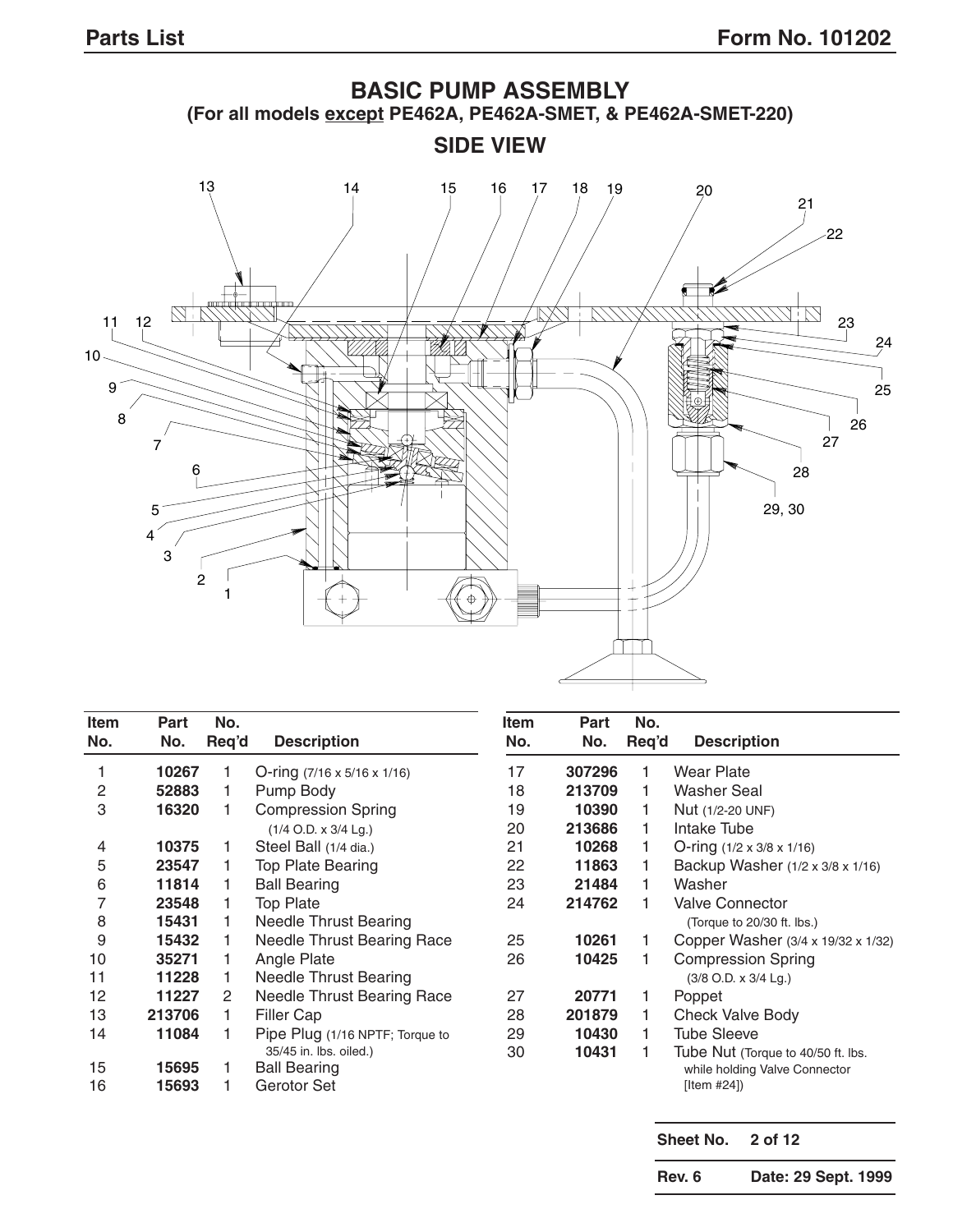

| <b>Item</b> | Part     | No.   |                                                                 |
|-------------|----------|-------|-----------------------------------------------------------------|
| No.         | No.      | Req'd | <b>Description</b>                                              |
| 1           | 15642    | 5     | Cap Screw $(1/4-20 \times 5)$ Lg.; Torque to 55/65 in. lbs.)    |
| 2           | 214720   |       | Spacer                                                          |
| 3           | 21278    | 1     | Relief Valve (For all models except PE462S-NU-TECH, PE462S-ACE, |
|             |          |       | & PE464S-ROPER; Set at 10,100/10,700 PSI)                       |
|             | 21278-80 | 1     | Relief Valve (For PE462S-NU-TECH; Set at 8,100/8,700 PSI)       |
|             | 21278-70 |       | Relief Valve (For PE462S-HWBODY; Set at 7,100/7,700 PSI)        |
|             | 21278-60 | 1     | Relief Valve (For PE462S-HWMAX; Set at 6,100/6,700 PSI)         |
|             | 21278-55 |       | Relief Valve (For PE462S-ACE; Set at 5,500/5,600 PSI)           |
|             | 21278-48 |       | Relief Valve (For PE464S-ROPER; Set at 4,900/5,300 PSI)         |
| 4           | 61566BK2 | 1     | Cover                                                           |
| 5           | 29682    |       | Strainer                                                        |
| 6           | 307459   | 1     | Oil Line                                                        |
| 7           | 10475    | 1     | Elbow                                                           |
| 8           | 36922    |       | High Pressure Pump Assembly (See sheet 4 of 12)                 |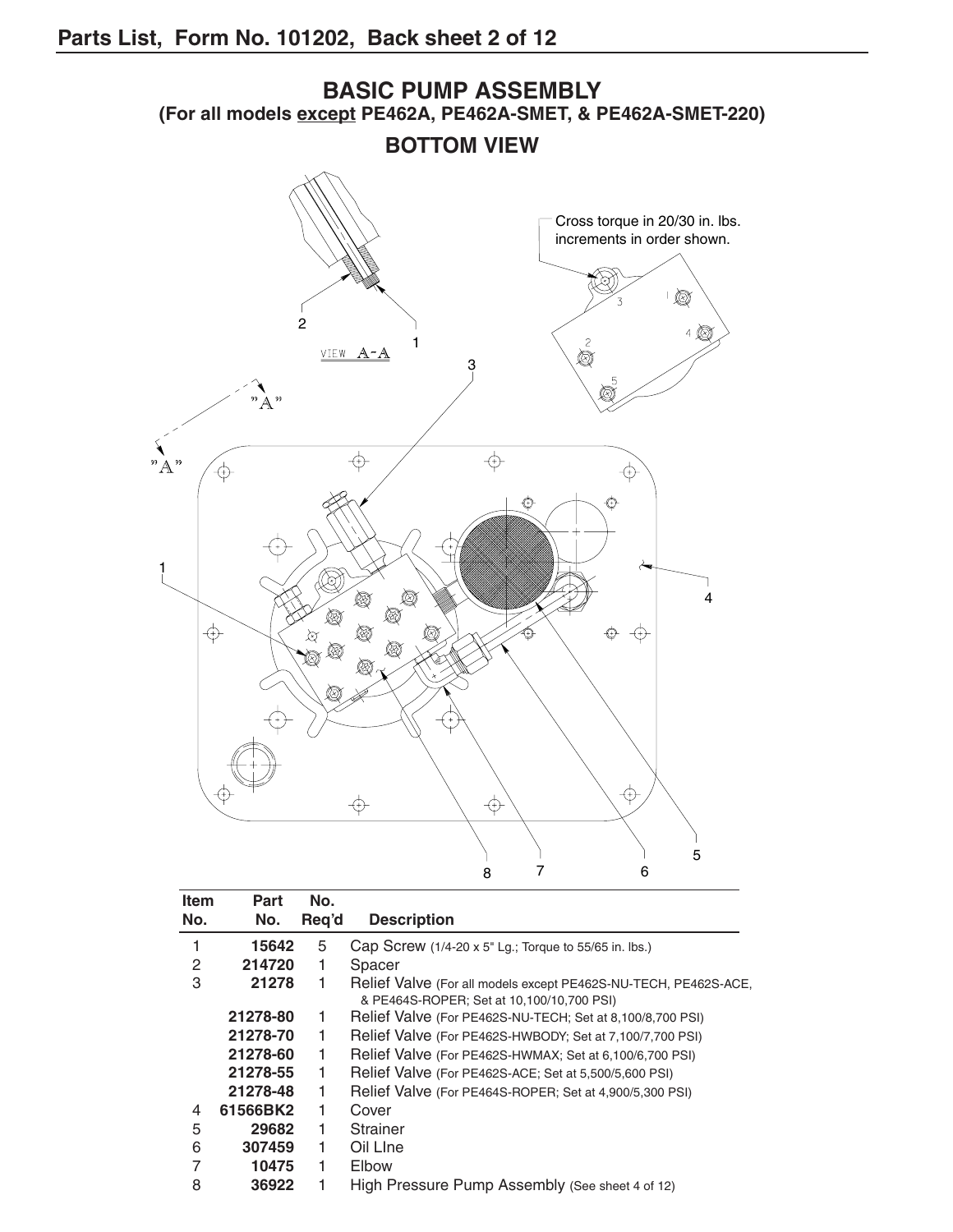

| <b>Item</b> | Part   | No.   |                                                           | <b>Item</b> | Part   | No.   |                                                                     |
|-------------|--------|-------|-----------------------------------------------------------|-------------|--------|-------|---------------------------------------------------------------------|
| No.         | No.    | Req'd | <b>Description</b>                                        | No.         | No.    | Reg'd | <b>Description</b>                                                  |
|             | 10267  |       | O-ring $(7/16 \times 5/16 \times 1/16)$                   | 19          | 10390  |       | Nut (1/2-20 UNF)                                                    |
| 2           | 52883  |       | Pump Body                                                 | 20          | 213686 |       | Intake Tube                                                         |
| 3           | 16320  |       | <b>Compression Spring</b>                                 | 21          | 215373 |       | <b>Straight Fitting</b>                                             |
|             |        |       | $(1/4$ O.D. x $3/4$ Lg.)                                  | 22          | 10268  |       | O-ring $(1/2 \times 3/8 \times 1/16)$                               |
| 4           | 10375  |       | Steel Ball (1/4 dia.)                                     | 23          | 11863  |       | Backup Washer (1/2 x 3/8 x 1/16)                                    |
| 5           | 23547  |       | Top Plate Bearing                                         | 24          | 21484  |       | Washer                                                              |
| 6           | 11814  |       | <b>Ball Bearing</b>                                       | 25          | 214762 |       | <b>Valve Connector</b>                                              |
| 7           | 23548  |       | <b>Top Plate</b>                                          |             |        |       | (Torque to 20/30 ft. lbs.)                                          |
| 8           | 15431  |       | <b>Needle Thrust Bearing</b>                              | 26          | 10261  |       | Copper Washer (3/4 x 19/32 x 1/32)                                  |
| 9           | 15432  |       | <b>Needle Thrust Bearing Race</b>                         | 27          | 10425  |       | <b>Compression Spring</b>                                           |
| 10          | 35271  |       | Angle Plate                                               |             |        |       | (3/8 O.D. x 3/4 Lg.)                                                |
| 11          | 11228  |       | <b>Needle Thrust Bearing</b>                              | 28          | 20771  |       | Poppet                                                              |
| 12          | 11227  | 2     | Needle Thrust Bearing Race                                | 29          | 201879 |       | <b>Check Valve Body</b>                                             |
| 13          | 213706 |       | Filler Cap                                                | 30          | 10430  |       | <b>Tube Sleeve</b>                                                  |
| 14          | 11084  |       | Pipe Plug (1/16 NPTF; Torque to<br>35/45 in. lbs. oiled.) | 31          | 10431  |       | Tube Nut (Torque to 40/50 ft. lbs.<br>while holding Valve Connector |
| 15          | 15695  |       | <b>Ball Bearing</b>                                       |             |        |       | [Item #25]                                                          |
| 16          | 15693  |       | Gerotor Set                                               | 32          | 307459 |       | Oil Line Tube                                                       |
| 17          | 307296 |       | <b>Wear Plate</b>                                         | 33          | 11278  |       | 90° Fitting                                                         |
| 18          | 213709 |       | <b>Washer Seal</b>                                        | 34          | 21943  |       | <b>Accumulator Assembly</b>                                         |

**Sheet No. 3 of 12**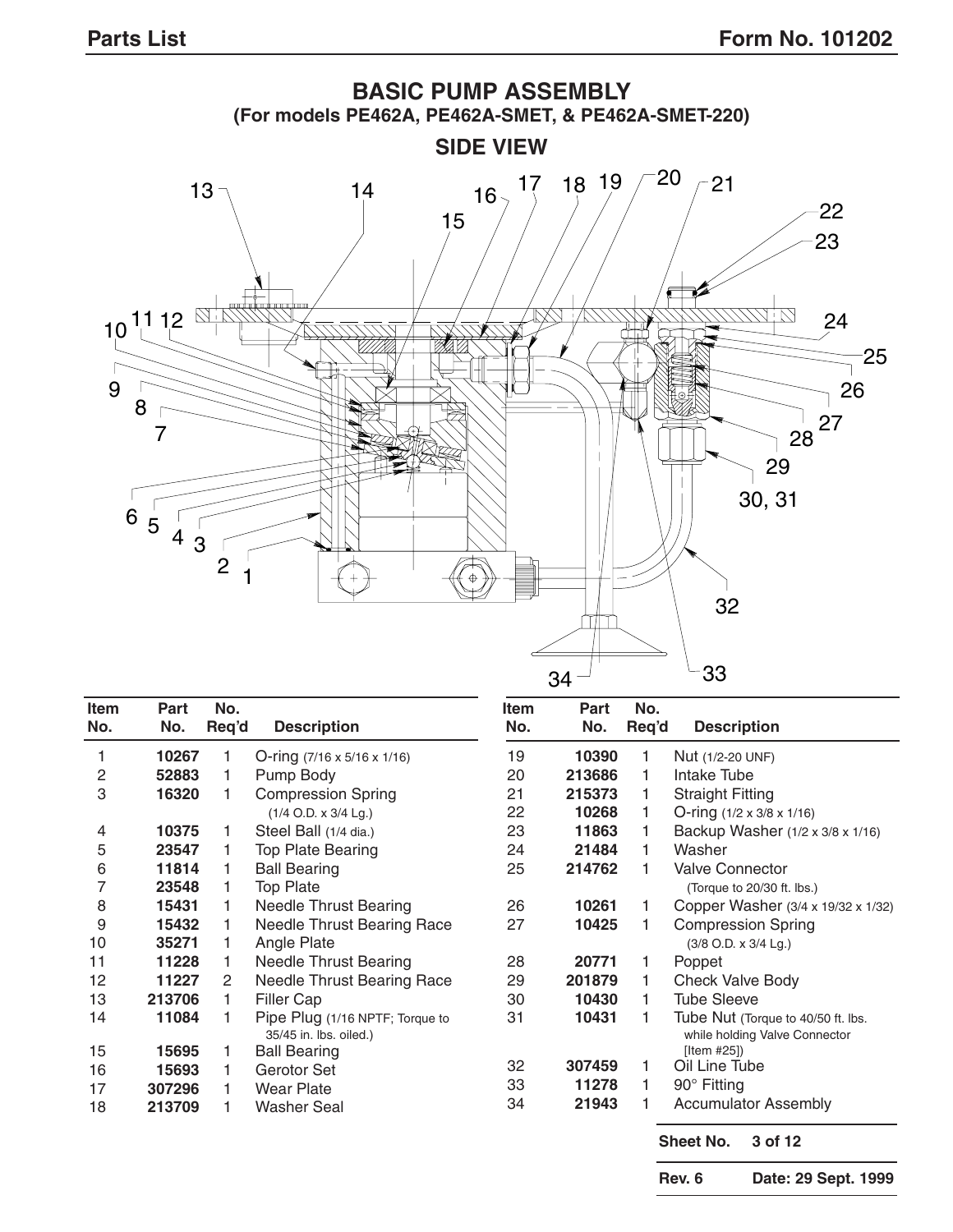

| <b>Item</b> | Part     | No.   |                                                               |
|-------------|----------|-------|---------------------------------------------------------------|
| No.         | No.      | Reg'd | <b>Description</b>                                            |
| 1           | 15642    | 5     | Cap Screw $(1/4-20 \times 5$ " Lg.; Torque to 55/65 in. lbs.) |
| 2           | 214720   | 1     | Spacer                                                        |
| 3           | 21278    | 1     | Relief Valve (For PE462A; Set at 10,100/10,700 PSI)           |
|             | 21278-50 |       | Relief Valve (For PE462A-SMET & PE462A-SMET-220;              |
|             |          |       | Set at 5,100/5,700 PSI)                                       |
| 4           | 47606    | 1     | Cover                                                         |
| 5           | 29682    | 1     | Strainer                                                      |
| 6           | 47607    | 1     | Oil Line (Pilot)                                              |
| 7           | 10475    | 1     | 90° Elbow                                                     |
| 8           | 36922    |       | High Pressure Pump Assembly (See sheet 4 of 12)               |
| 9           | 11173    |       | <b>Straight Fitting</b>                                       |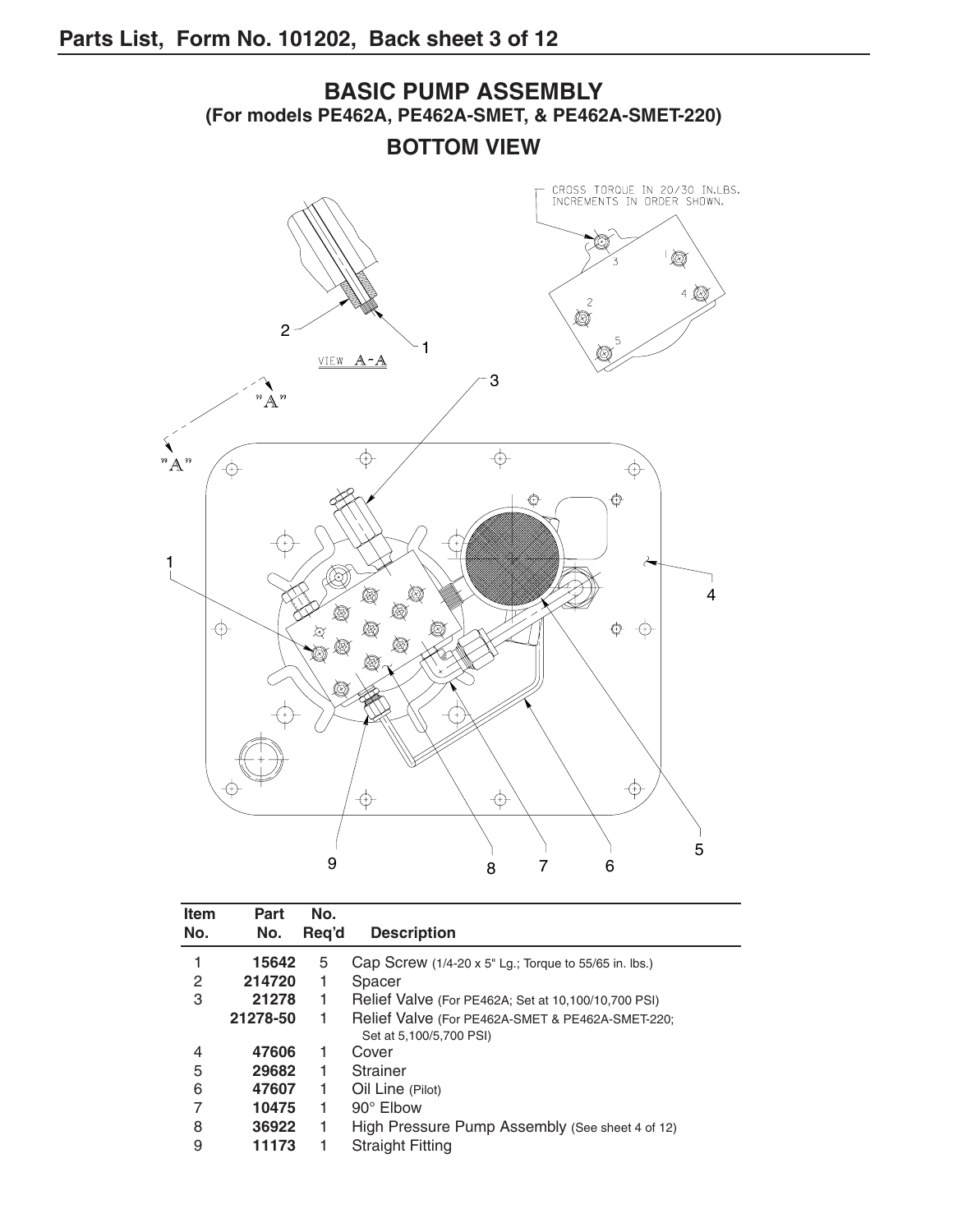# **HIGH PRESSURE PUMP ASSEMBLY**



| Sheet No. | 4 of 12             |
|-----------|---------------------|
| Rev. 6    | Date: 29 Sept. 1999 |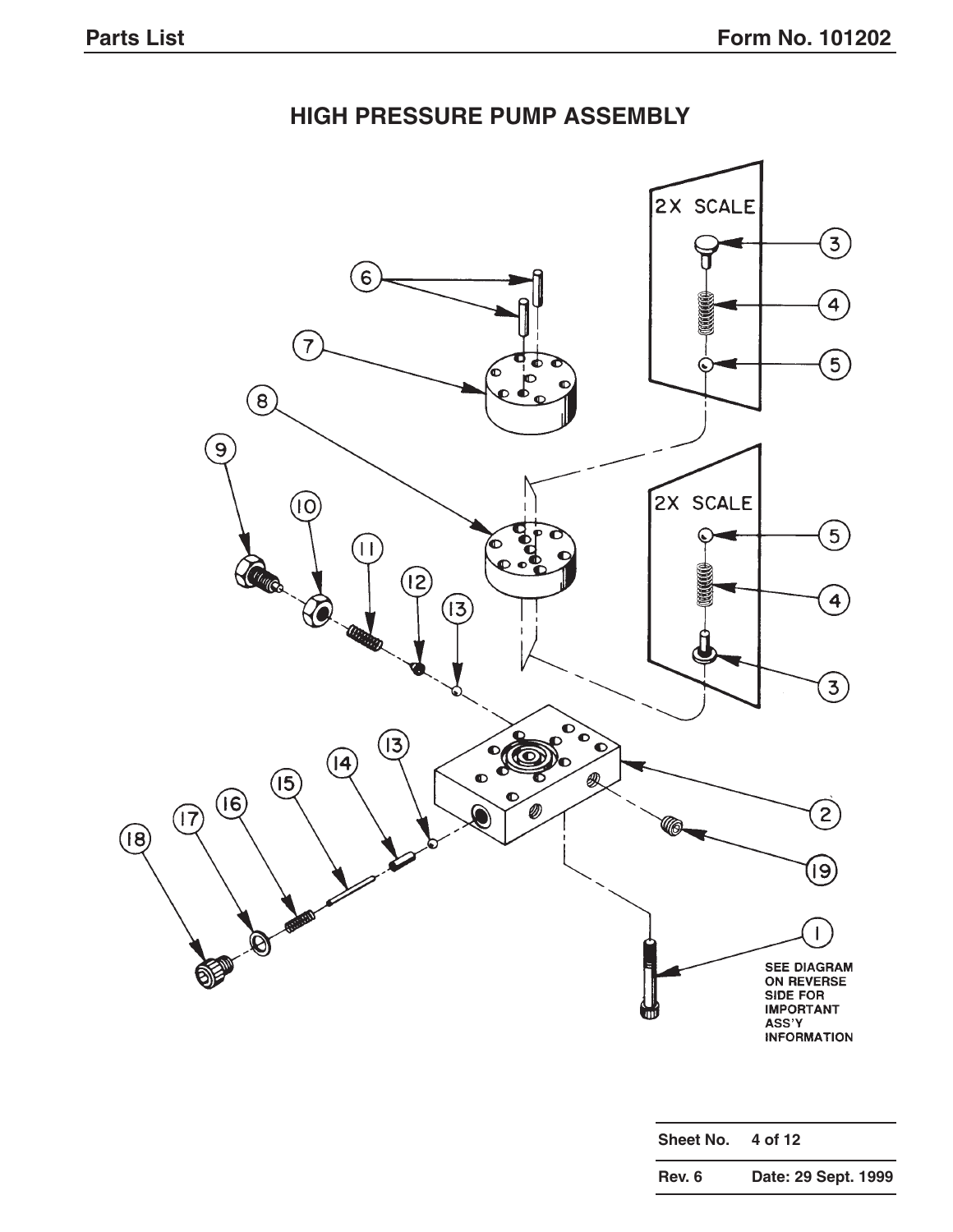| <b>Item</b><br>No. | Part<br>No. | No.<br>Req'd          | <b>Description</b>                                              |
|--------------------|-------------|-----------------------|-----------------------------------------------------------------|
| 1                  | *16747      | 7                     | Torx Drive Cap Screw (1/4-28 x 1-3/4 Lg.;<br>See diagram below) |
| $\overline{c}$     | $*36912$    | 1                     | Pump End Plate                                                  |
| 3                  | *24549      | 4                     | <b>Valve Guide</b>                                              |
| 4                  | *10445      | 4                     | Compression Spring (5/32 O.D. x 3/4 Lg.)                        |
| 5                  | *12223      | 4                     | Steel Ball (3/16 dia.)                                          |
| 6                  | *20775      | $\mathbf{2}^{\prime}$ | Piston                                                          |
| $\overline{7}$     | *41006      | 1                     | <b>Pump Barrel</b>                                              |
| 8                  | *41007      | 1                     | Valve Head                                                      |
| 9                  | 200797      | 1                     | <b>Adjusting Screw</b>                                          |
| 10                 | 10386       | 1                     | Jam Nut (3/8-24)                                                |
| 11                 | 15691       | 1                     | Compression Spring (1/4 O.D. x 5/8 Lg.)                         |
| 12                 | 200796      | 1                     | Adapter, Spring & Ball                                          |
| 13                 | 10375       | $\mathbf{2}^{\prime}$ | Steel Ball (1/4 dia.)                                           |
| 14                 | 201998      | 1                     | Sleeve                                                          |
| 15                 | 12571       | 1                     | Roll Pin (1/8 dia. x 1-3/8 Lg.)                                 |
| 16                 | 14431       | 1                     | Compression Spring (.197 O.D. x 3/4 Lg.)                        |
| 17                 | 12042       | 1                     | Copper Washer (9/16 x 3/8 x 1/32 thk.)                          |
| 18                 | 29690       | 1                     | Cap Screw (Torque to 180 in. lbs.)                              |
| 19                 | 10427       | 1                     | Pipe Plug (1/8 NPTF)                                            |

Consult factory when replacing items marked with an asterisk (\*).

## **BOLT TIGHTENING SEQUENCE**



**NOTE: Assemble in sequence shown. Lubricate under head on threads. Torque to 170 in. lbs.**

Refer to any operating instructions included with this product for detailed information about operation, testing, disassembly, reassembly, and preventive maintenance.

Items found in this parts list have been carefully tested and selected. **Therefore: Use only genuine replacement parts!**

Additional questions can be directed to our Technical Services Department.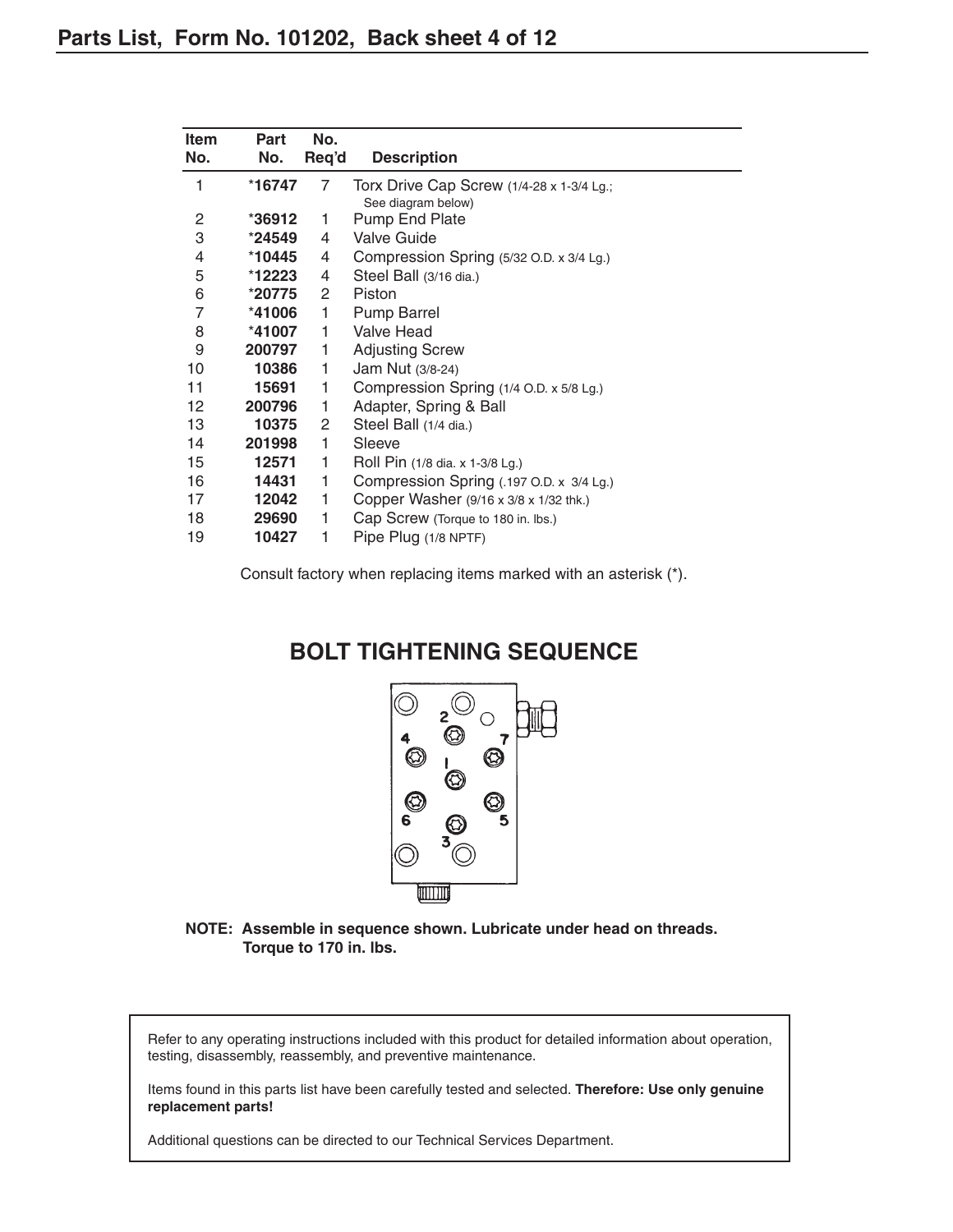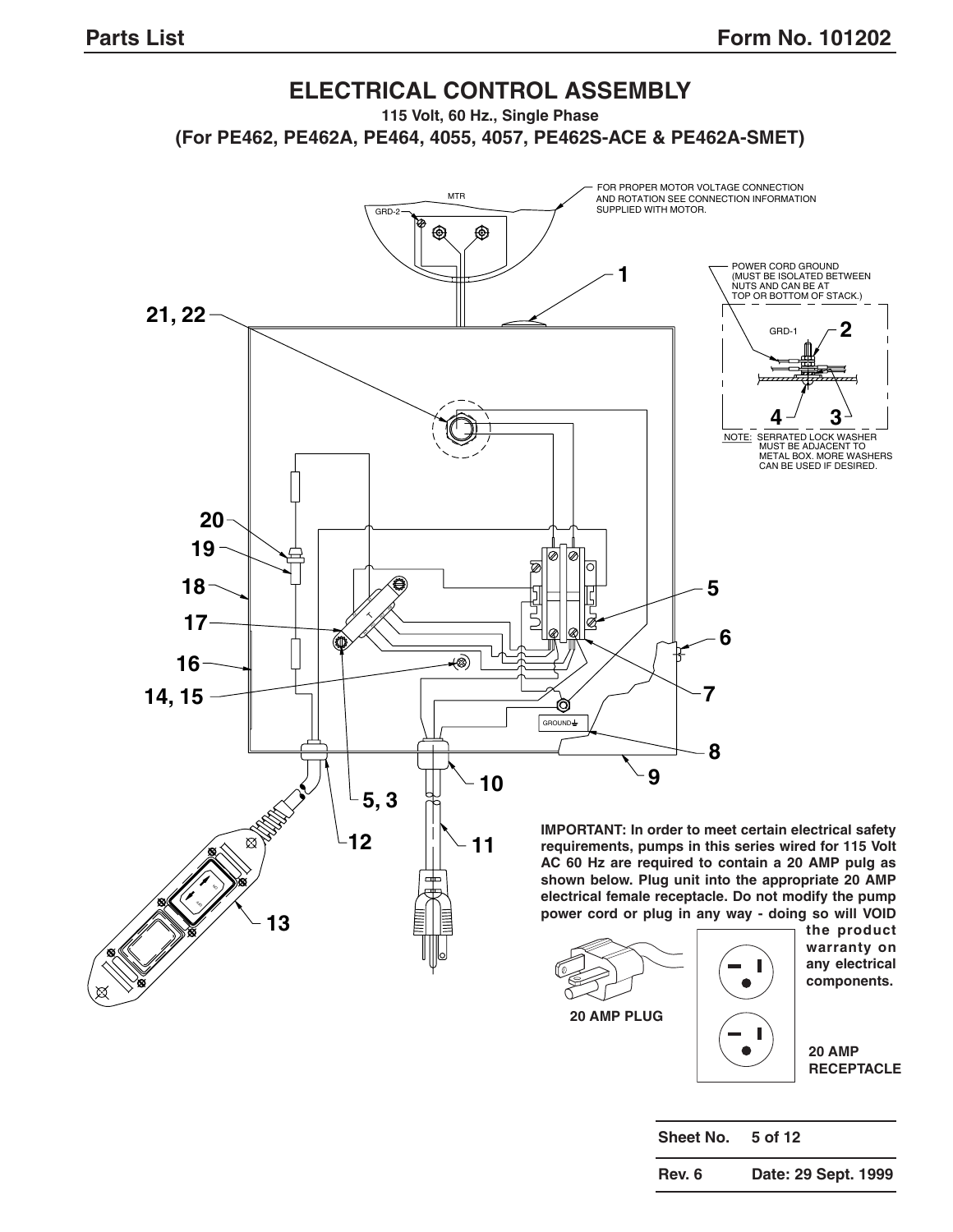| <b>Item</b><br>No. | Part<br>No. | No.<br>Req'd | <b>Description</b>                      | <b>Item</b><br>No. | Part<br>No. | No.<br>Req'd | <b>Description</b>           |
|--------------------|-------------|--------------|-----------------------------------------|--------------------|-------------|--------------|------------------------------|
|                    | 17782       |              | Snap Button                             | 12                 | 15993       |              | <b>Strain Relief Bushing</b> |
| 2                  | 10197       | 2            | Hex Nut (#10-24)                        | 13                 | 25017       |              | Remote Hand Switch (See Form |
| 3                  | 11108       | 3            | Lockwasher (#10)                        |                    |             |              | No. 101644)                  |
| 4                  | 11856       |              | Screw (#10-24 x 1" Lg.)                 | 14                 | 13532       |              | Pan Hd. Self-tapping Screw   |
| 5                  | 11539       | 4            | Rd. Hd. Machine Screw                   | 15                 | 206857      |              | Washer                       |
|                    |             |              | (#10-24 UNC x 1/4 Lg.)                  | 16                 | 250150      |              | Decal                        |
| 6                  | 14812       | 4            | Screw                                   | 17                 | 305665      |              | Transformer                  |
|                    | 420718-4    |              | Contactor                               | 18                 | 51218WH2    |              | <b>Control Box</b>           |
| 8                  | 205189      |              | Decal (Ground)                          | 19                 | 206962      |              | Fuse $(3A)$                  |
| 9                  | 43126WH2    |              | <b>Control Box Cover</b>                | 20                 | 16887       |              | Fuse Holder                  |
| 10                 | 210112      |              | <b>Strain Relief Bushing</b>            | 21                 | 11202       |              | Connector                    |
| 11                 | 350155      |              | Cord Set (8 ft. Ig.; 12/3 SJTO; 115 V.) | 22                 | 212434      |              | Conduit Lockwasher           |
|                    | 307439      | 20'          | Electrical Cable (12/3 SJO;             |                    |             |              |                              |
|                    |             |              | 115 V.; For PE462S-ACE)                 |                    |             |              | PARTS INCLUDED BUT NOT SHOWN |
|                    | 252250      |              | Electrical Plug (For PE462S-ACE)        |                    | 200188      |              | <b>Warning Decal</b>         |

**115 Volt, 60 Hz., Single Phase**



**To help avoid personal injury, all electrical work must be done by a qualified electrician.**

#### **North American & International Color Codes**

| Conductors North American International |  |
|-----------------------------------------|--|
| LineBlackBrown                          |  |
| NeutralWhite Blue                       |  |
| Ground Green Green/Yellow               |  |



NOTE: CCW Rotation form lead end.

Transformer connections are as shown for 115 V. - 60 Hz.

For 230 V. - 60 Hz. Units, Transformer connections to be as follows:

H1 to L1 H2 to H3 H4 to L2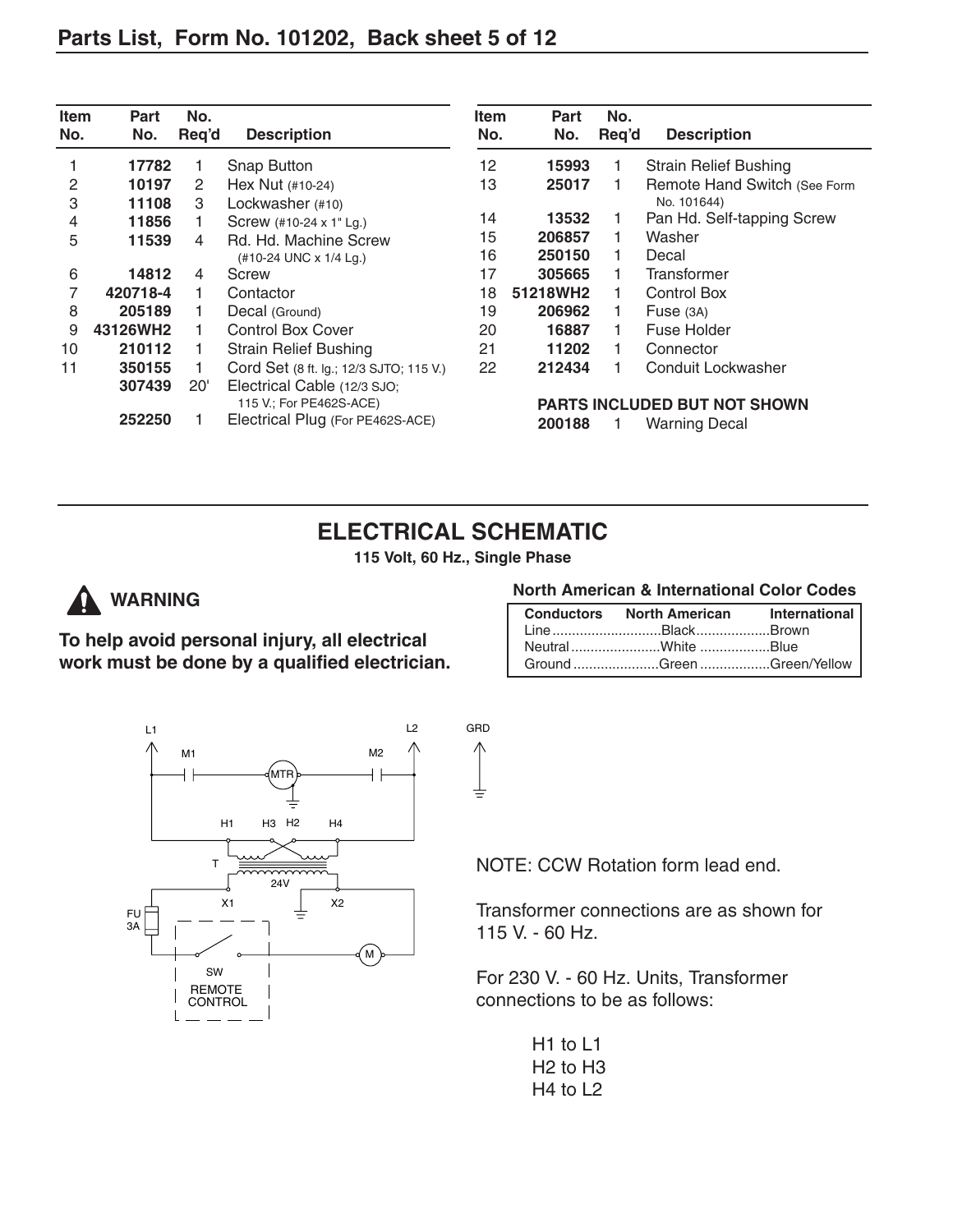#### **ELECTRICAL CONTROL ASSEMBLY 115 Volt, 60 Hz., Single Phase (For PE462S, PE462S-NU-TECH, PE462S-230, PE462S-HWBODY, PE462S-HWMAX & 4056)** POWER CORD GROUND (MUST BE ISOLATED BETWEEN NUTS AND CAN BE AT<br>TOP OR BOTTOM OF STACK.) **3** FOR PROPER MOTOR VOLTAGE CONNECTION<br>AND ROTATION SEE CONNECTION INFORMATION<br>SUPPLIED WITH MOTOR. GRD-1 MTR GRD-3  $5^{\circ}$  4 ⊕ ⊕ **1 26, 27** NOTE: SERRATED LOCK WASHER MUST BE ADJACENT TO METAL BOX. MORE WASHERS **2** CAN BE USED IF DESIRED. **23, 24, 25 6 22 7** B A CR 9 7 **21** 4 6 3 ।<br>ଜା ∣⊗  $\mathbb{Z}$ 먼<br>인 **19, 20** GRD-2 **18** ⑯  $\ddot{}$ **17**  $^{\circ}$ く  $_{\odot}$  $^{\circ}$  $\circ$  $\scriptstyle\odot$ čĨ. **8 16 9** GRD-1<br>◎全 GROUND **2, 4 11**  $\sim$  10 **14 IMPORTANT: In order to meet certain electrical safety requirements, pumps in this series wired for 115 Volt AC 60 Hz are required to contain a 20 AMP pulg as 13 shown below. Plug unit into the appropriate 20 AMP 12 electrical female receptacle. Do not modify the pump power cord or plug in any way - doing so will VOID** RET. VO<sub>R</sub> **the product**  $\phi_{\mathbf{k}}$ **warranty on 15 any electrical components. 20 AMP PLUG20 AMP RECEPTACLE Sheet No. 6 of 12**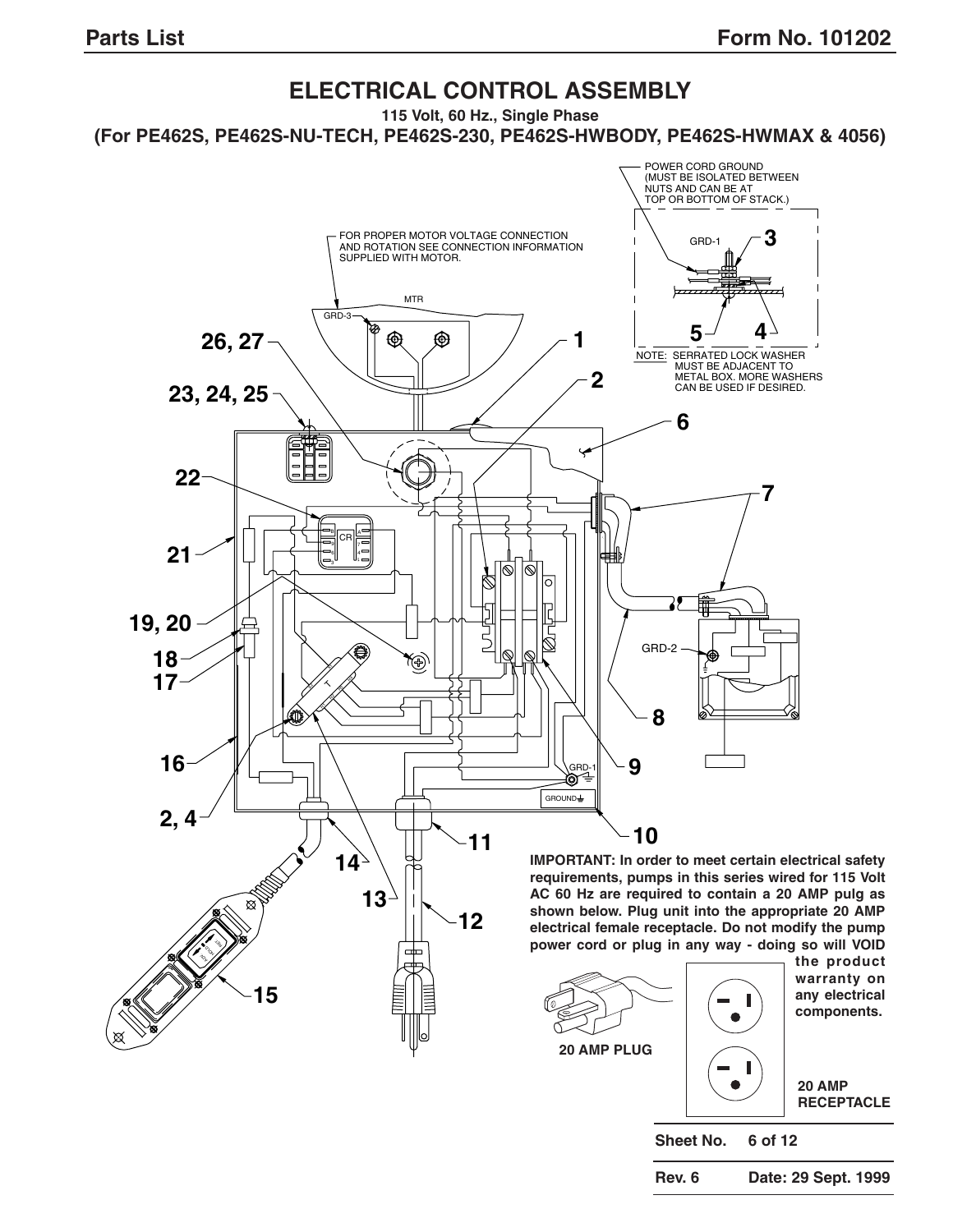| Item<br>No. | Part<br>No. | No.<br>Req'd | <b>Description</b>                                             | Item<br>No. | Part<br>No. | No.<br>Req'd          | <b>Description</b>                       |
|-------------|-------------|--------------|----------------------------------------------------------------|-------------|-------------|-----------------------|------------------------------------------|
|             | 17782       |              | Snap Button                                                    | 16          | 250150      |                       | Decal                                    |
| 2           | 11539       | 6            | Rd. Hd. Machine Screw                                          | 17          | 206962      |                       | Fuse $(3A)$                              |
|             |             |              | (#10-24 UNC x 1/4 Lg.)                                         | 18          | 16887       |                       | Fuse Holder                              |
| 3           | 10197       | 2            | Hex Nut $(+10-24)$                                             | 19          | 13532       |                       | Pan Hd. Self-tapping Screw               |
| 4           | 11108       | 3            | Lockwasher (#10)                                               | 20          | 206857      |                       | Washer                                   |
| 5           | 11856       |              | Screw (#10-24 x 1" Lg.)                                        | 21          | 51218WH2    |                       | Control Box                              |
| 6           | 43126WH2    |              | <b>Control Box Cover</b>                                       | 22          | 39092       |                       | Relay                                    |
| 7           | 11144       | 2            | Electrical 90° Connector                                       | 23          | 10159       | 2                     | Screw (#6-32 x 5/16 Lg.)                 |
| 8           | 12293       | 2.54'        | Electrical Cable (16/3 SJTO)                                   | 24          | 10195       | $\mathbf{2}^{\prime}$ | Hex Nut (#6-32)                          |
| 9           | 420718-4    | 1            | Contactor                                                      | 25          | 15906       | $\mathbf{2}^{\prime}$ | Lockwasher (#6)                          |
| 10          | 205189      |              | Decal (Ground)                                                 | 26          | 11202       |                       | <b>Electrical Connector</b>              |
| 11          | 210112      |              | <b>Strain Relief Bushing</b>                                   | 27          | 11362       |                       | Conduit Lockwasher                       |
| 12          | 307440      |              | Cord Set (12/3 SJTO; 115 V.)                                   |             |             |                       |                                          |
|             | 308752      | 8'           | Electric Cord (14/3 SJTO; 220 V.)                              |             |             |                       | <b>PARTS INCLUDED BUT NOT SHOWN</b>      |
| 13          | 305665      |              | Transformer                                                    |             | 200188      |                       | <b>Warning Decal</b>                     |
| 14          | 15993       |              | <b>Strain Relief Bushing</b>                                   |             | 14812       | 4                     | Screw (Use to                            |
| 15          | 307491      |              | <b>Remote Control Hand Switch</b><br>(See back sheet 12 of 12) |             |             |                       | mount control box<br>cover to box body.) |

**115 Volt, 60 Hz., Single Phase**



# **A** WARNING

**To help avoid personal injury, all electrical work must be done by a qualified electrician.**

### **North American & International Color Codes**

| Conductors North American International |  |
|-----------------------------------------|--|
| LineBlackBrown                          |  |
| NeutralWhite Blue                       |  |
| Ground Green Green/Yellow               |  |



NOTE: CCW Rotation form lead end.

Transformer connections are as shown for 115 V. - 60 Hz.

For 230 V. - 60 Hz. Units, Transformer connections to be as follows:

> H1 to L1 H2 to H3 H4 to L2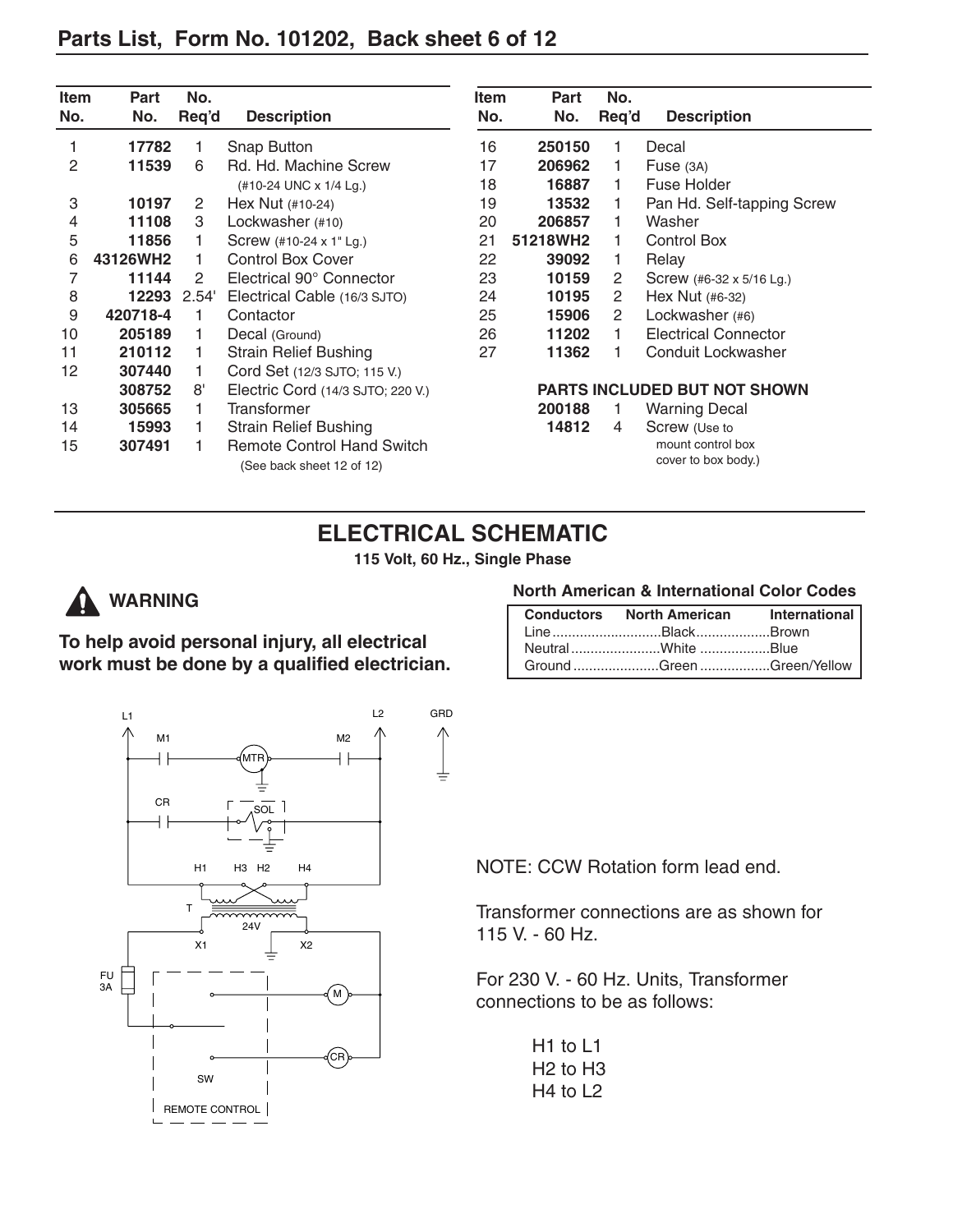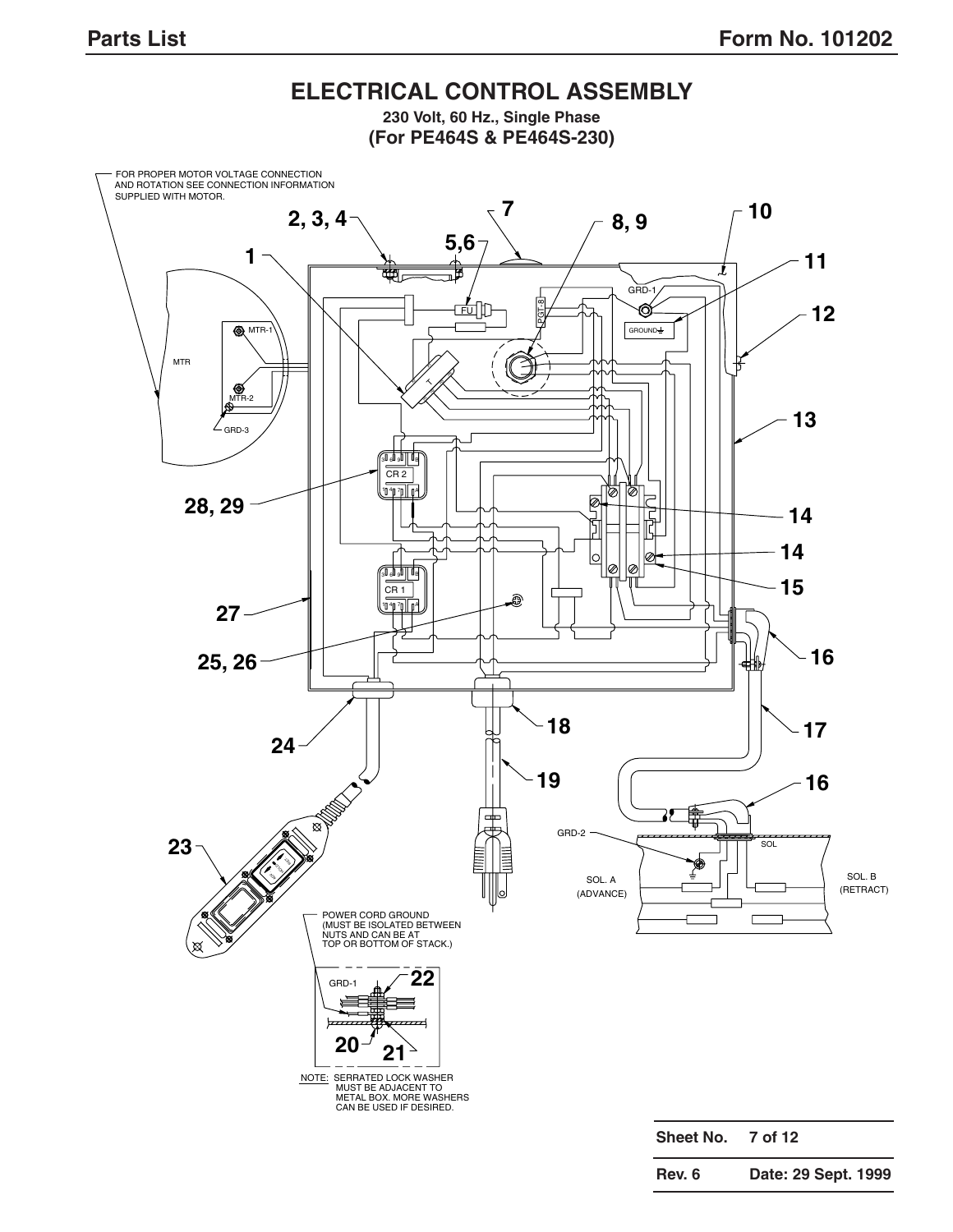## **Parts List, Form No. 101202, Back sheet 7 of 12**

| <b>Item</b> | Part     | No.   |                                                 | <b>Item</b>                         | <b>Part</b> | No.            |                                                                |
|-------------|----------|-------|-------------------------------------------------|-------------------------------------|-------------|----------------|----------------------------------------------------------------|
| No.         | No.      | Req'd | <b>Description</b>                              | No.                                 | No.         | Req'd          | <b>Description</b>                                             |
|             | 305665   |       | Transformer                                     | 18                                  | 210112      | 1              | <b>Strain Relief Bushing</b>                                   |
| 2           | 10159    | 2     | Screw (#6-32 x 5/16 Lg.)                        | 19                                  | 350155      |                | Cord Set (12/3 SJTO; 115 V.)                                   |
| 3           | 15906    | 2     | Lockwasher (#6)                                 |                                     | 39273       | 1.             | Cord Set (14/3 SJTO; 230 V.)                                   |
| 4           | 10195    | 2     | Hex Nut $(#6-32)$                               | 20                                  | 11856       |                | Screw (#10-24 x 1" Lg.)                                        |
| 5           | 206962   |       | Fuse $(3A)$                                     | 21                                  | 11108       | 1.             | Lockwasher (#10)                                               |
| 6           | 16887    |       | Fuse Holder                                     | 22                                  | 10197       | 3              | Hex Nut $(+10-24)$                                             |
| 7           | 17782    |       | Snap Button                                     | 23                                  | 202778      | 1.             | <b>Remote Control Hand Switch</b>                              |
| 8           | 11202    |       | <b>Electrical Connector</b>                     |                                     |             |                | (See Form No. 101644)                                          |
| 9           | 212434   |       | Conduit Locknut                                 | 24                                  | 15993       | 1.             | <b>Strain Relief Bushing</b>                                   |
| 10          | 43126WH2 |       | <b>Control Box Cover</b>                        | 25                                  | 13532       |                | Pan Hd. Self-tapping Screw                                     |
| 11          | 205189   |       | Decal (Ground)                                  | 26                                  | 206857      | 1.             | Washer                                                         |
| 12          | 14812    | 4     | Screw                                           | 27                                  | 250150      | 1.             | Decal                                                          |
| 13          | 51218WH2 |       | Control Box                                     | 28                                  | 39092       | 2              | Relay                                                          |
| 14          | 11539    | 2     | Rd. Hd. Machine Screw<br>(#10-24 UNC x 1/4 Lg.) | 29                                  | 11539       | $\overline{2}$ | Machine Screw $(\text{\#}10\text{-}24 \times 1/4 \text{ Lg.})$ |
| 15          | 420718-4 |       | Contactor                                       | <b>PARTS INCLUDED BUT NOT SHOWN</b> |             |                |                                                                |
| 16          | 11144    | 2     | Electrical 90° Connector                        |                                     | 200188      |                | <b>Warning Decal</b>                                           |
| 17          | 15565    | 27.5" | Electrical Cord (16/4 SO)                       |                                     |             |                |                                                                |

# **ELECTRICAL SCHEMATIC**

**230 Volt, 60 Hz., Single Phase**



# **WARNING**

**To help avoid personal injury, all electrical work must be done by a qualified electrician.**

#### **North American & International Color Codes**

| Conductors North American International |  |
|-----------------------------------------|--|
| LineBlackBrown                          |  |
|                                         |  |
| Ground Green Green/Yellow               |  |



NOTE: CCW Rotation form lead end.

Transformer connections are as shown for 115 V. - 60 Hz.

For 230 V. - 60 Hz. Units, Transformer connections to be as follows:

> H1 to L1 H2 to H3 H4 to L2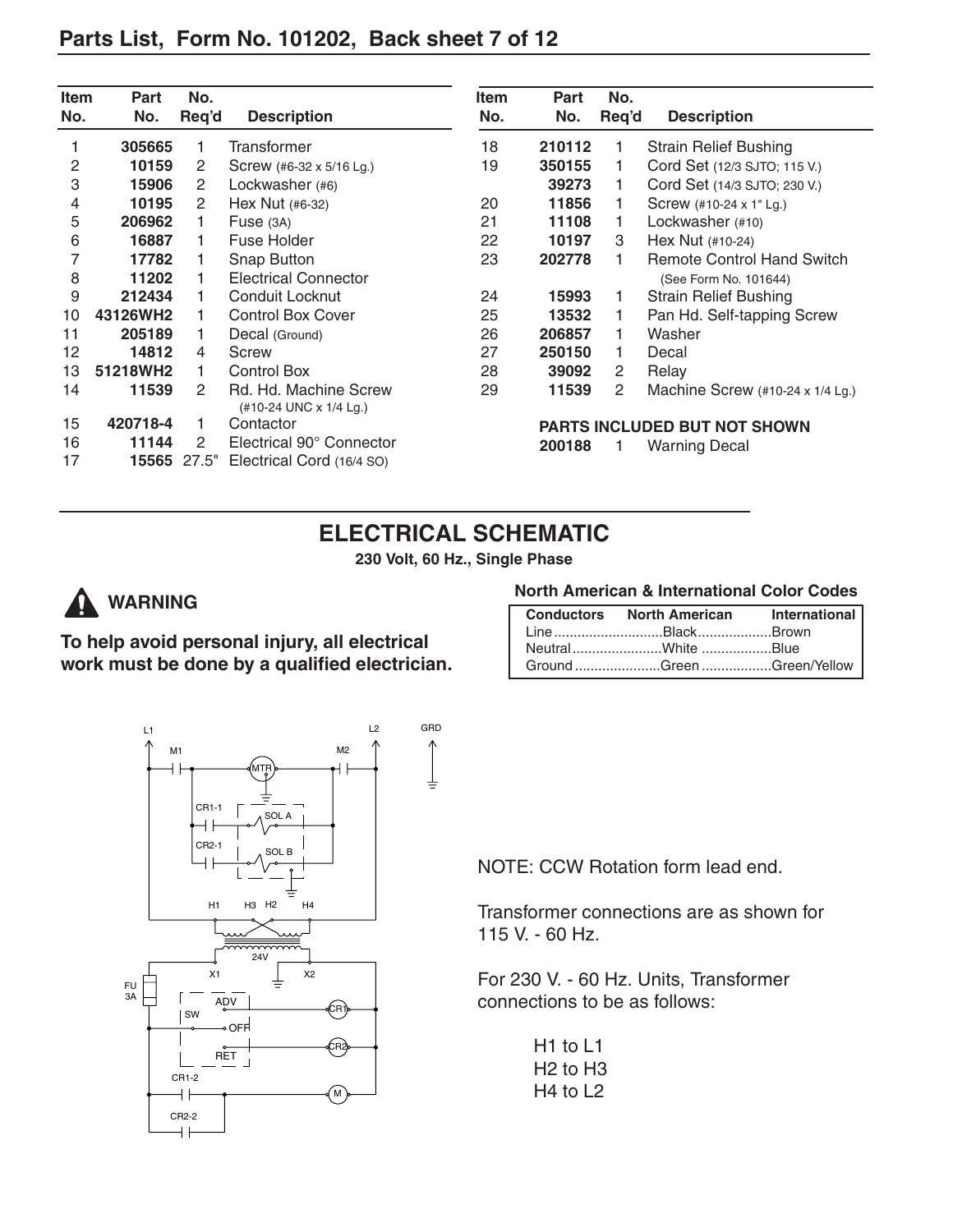## **ELECTRICAL CONTROL ASSEMBLY 115 Volt, 60 Hz., Single Phase**

**(For PE464S-ROPER)**



**requirements, pumps in this series wired for 115 Volt AC 60 Hz are required to contain a 20 AMP pulg as shown below. Plug unit into the appropriate 20 AMP electrical female receptacle. Do not modify the pump power cord or plug in any way - doing so will VOID**



**20 AMP PLUG**



**the product warranty on any electrical components.**

**20 AMP RECEPTACLE**

| Sheet No. | 8 of 12             |
|-----------|---------------------|
| Rev. 6    | Date: 29 Sept. 1999 |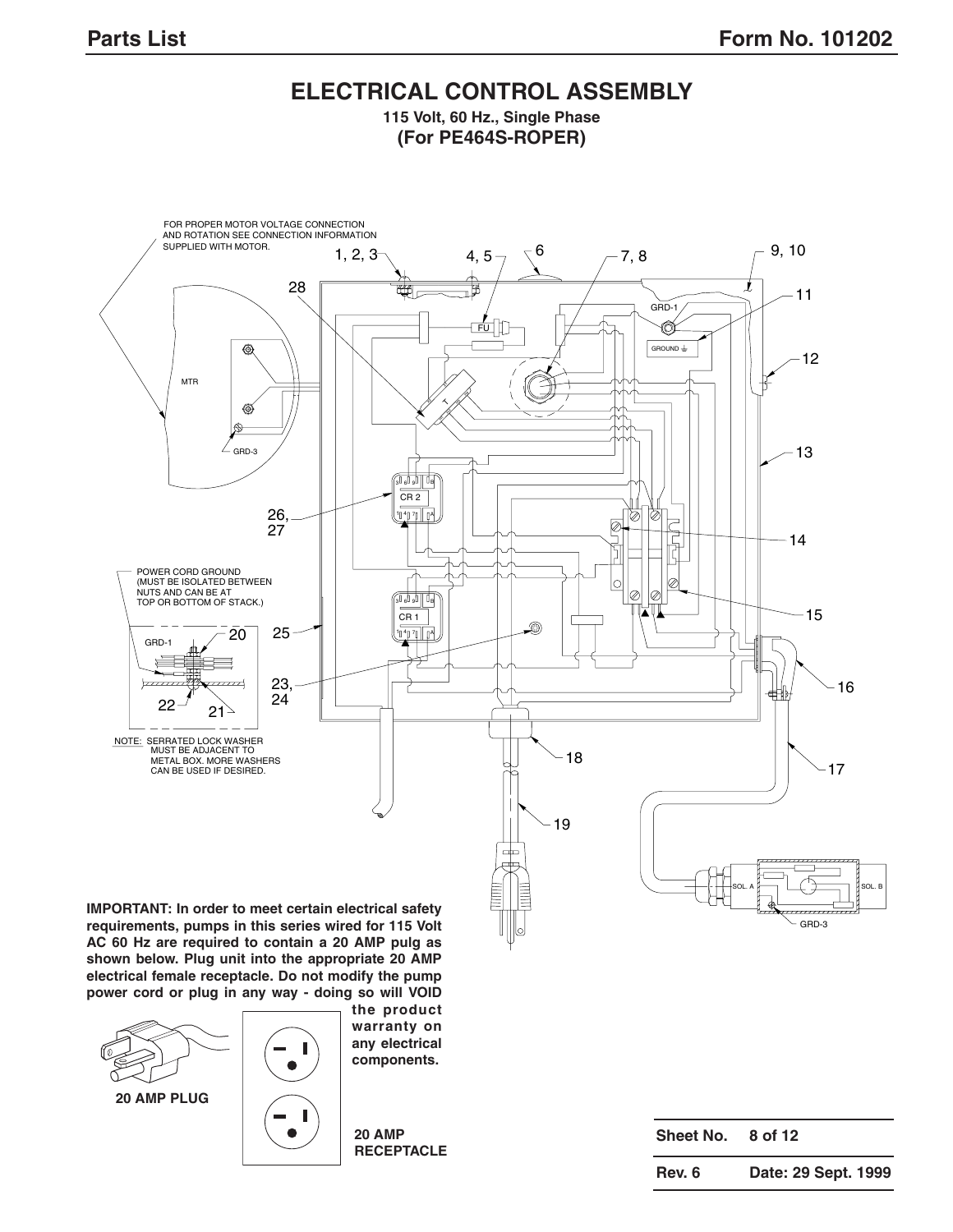| <b>Item</b><br>No. | Part<br>No. | No.<br>Req'd | <b>Description</b>                              | <b>Item</b><br>No. | Part<br>No. | No.<br>Req'd | <b>Description</b>                       |
|--------------------|-------------|--------------|-------------------------------------------------|--------------------|-------------|--------------|------------------------------------------|
|                    | 10159       | 2            | Screw (#6-32 x 5/16 Lg.)                        | 15                 | 420718-4    |              | Contactor                                |
| 2                  | 15906       | 2            | Lockwasher (#6)                                 | 16                 | 11144       | 2            | Electrical 90° Connector                 |
| 3                  | 10195       | 2            | Hex Nut $(#6-32)$                               | 17                 | 15565       | 2.3'         | Electrical Cord (16/4 SO)                |
| 4                  | 16887       |              | Fuse Holder                                     | 18                 | 210112      |              | <b>Strain Relief Bushing</b>             |
| 5                  | 250442      |              | Fuse                                            | 19                 | 350155      |              | Cord Set (12/3 SJTO; 115 V.)             |
| 6                  | 17782       |              | <b>Snap Button</b>                              | 20                 | 10197       | 3            | Hex Nut $(+10-24)$                       |
|                    | 212434      |              | Conduit Locknut                                 | 21                 | 11108       | 3            | Lockwasher (#10)                         |
| 8                  | 11202       |              | <b>Electrical Connector</b>                     | 22                 | 11856       |              | Screw (#10-24 x 1" Lg.)                  |
| 9                  | 43126WH2    |              | <b>Control Box Cover</b>                        | 23                 | 13532       |              | Pan Hd. Self-tapping Screw               |
| 10                 | 200188      |              | <b>Warning Decal</b>                            | 24                 | 206857      | 1.           | Washer                                   |
| 11                 | 205189      |              | Decal (Ground)                                  | 25                 | 250440      | 1.           | Decal                                    |
| 12                 | 14812       | 4            | Screw                                           | 26                 | 39092       | 2            | Relay                                    |
| 13                 | 51218WH2    |              | <b>Control Box</b>                              | 27                 | 11539       | 4            | Machine Screw $(\#10-24 \times 1/4$ Lg.) |
| 14                 | 10166       | 2            | Rd. Hd. Machine Screw<br>(#10-24 UNC x 1/2 Lg.) | 28                 | 305665      |              | Transformer                              |

**115 Volt, 60 Hz., Single Phase**



# **A** WARNING

**To help avoid personal injury, all electrical work must be done by a qualified electrician.**



| Conductors North American International |  |
|-----------------------------------------|--|
| LineBlackBrown                          |  |
| NeutralWhite Blue                       |  |
| Ground Green Green/Yellow               |  |



NOTE: CCW Rotation form lead end.

Transformer connections are as shown for  $\sigma$  v.  $\sigma$  rotation from  $\sigma$ 115 V. - 60 Hz.

For 230 V. - 60 Hz. Units, Transformer connections to be as follows:

> H1 to L1 H2 to H3 H4 to L2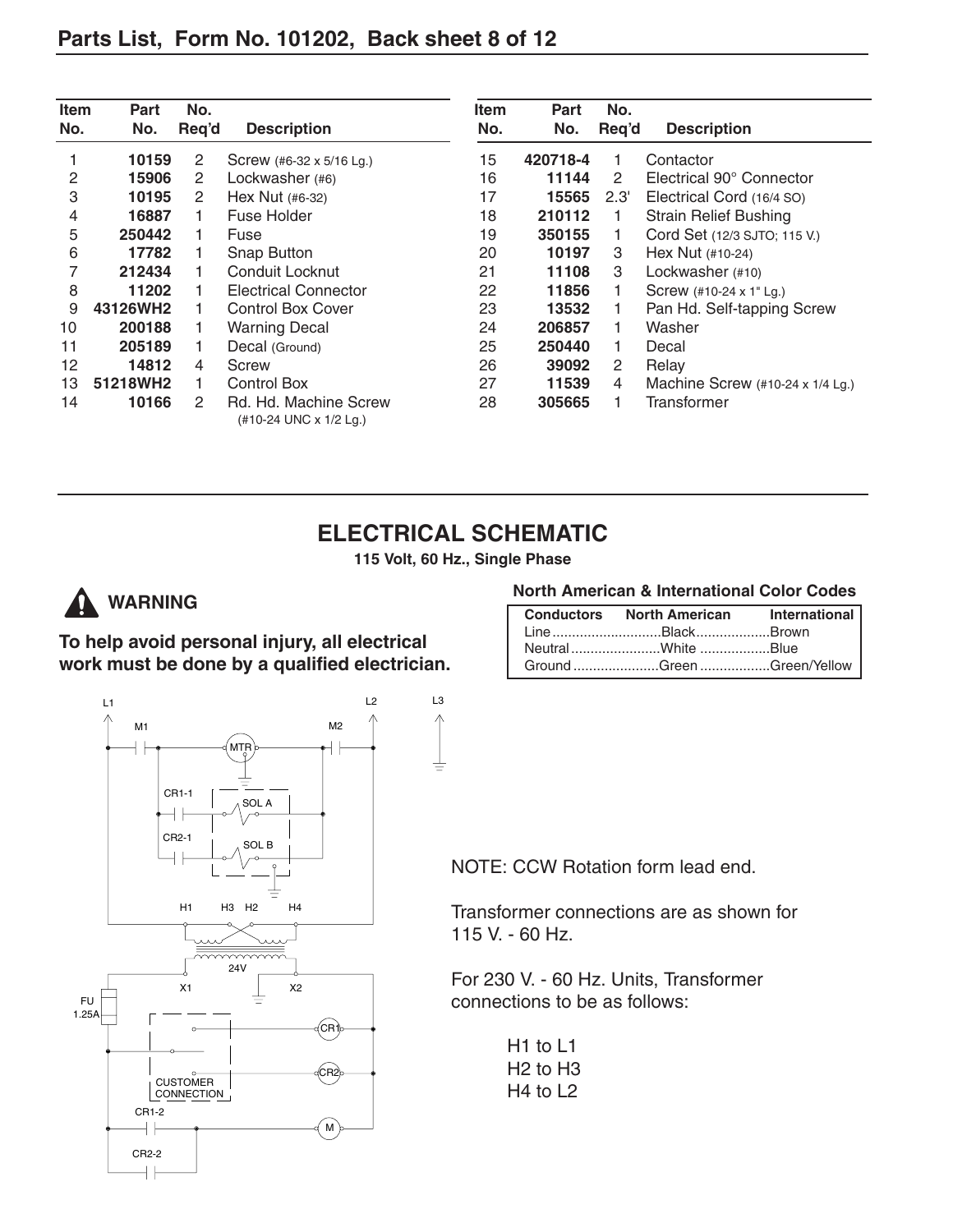

**IMPORTANT: In order to meet certain electrical safety requirements, pumps in this series wired for 115 Volt AC 60 Hz are required to contain a 20 AMP pulg as shown below. Plug unit into the appropriate 20 AMP electrical female receptacle. Do not modify the pump power cord or plug in any way - doing so will VOID the**





**product warranty on any electrical components.**

**20 AMP RECEPTACLE**

|        | Sheet No. | 9 of 12             |  |
|--------|-----------|---------------------|--|
| Rev. 6 |           | Date: 29 Sept. 1999 |  |

GRD-

CAN BE USED IF DESIRED. METAL BOX. MORE WASHERS MUST BE ADJACENT TO NOTE: SERRATED LOCK WASHER

**27 26**

**25**

FOR SCREW. NOTE: REMOVE SKID-PROOF RUBBER<br>BACKING FROM SWITCH<br>BOTTOM AROUND HOLE

SECTION B-B

**31**

**30**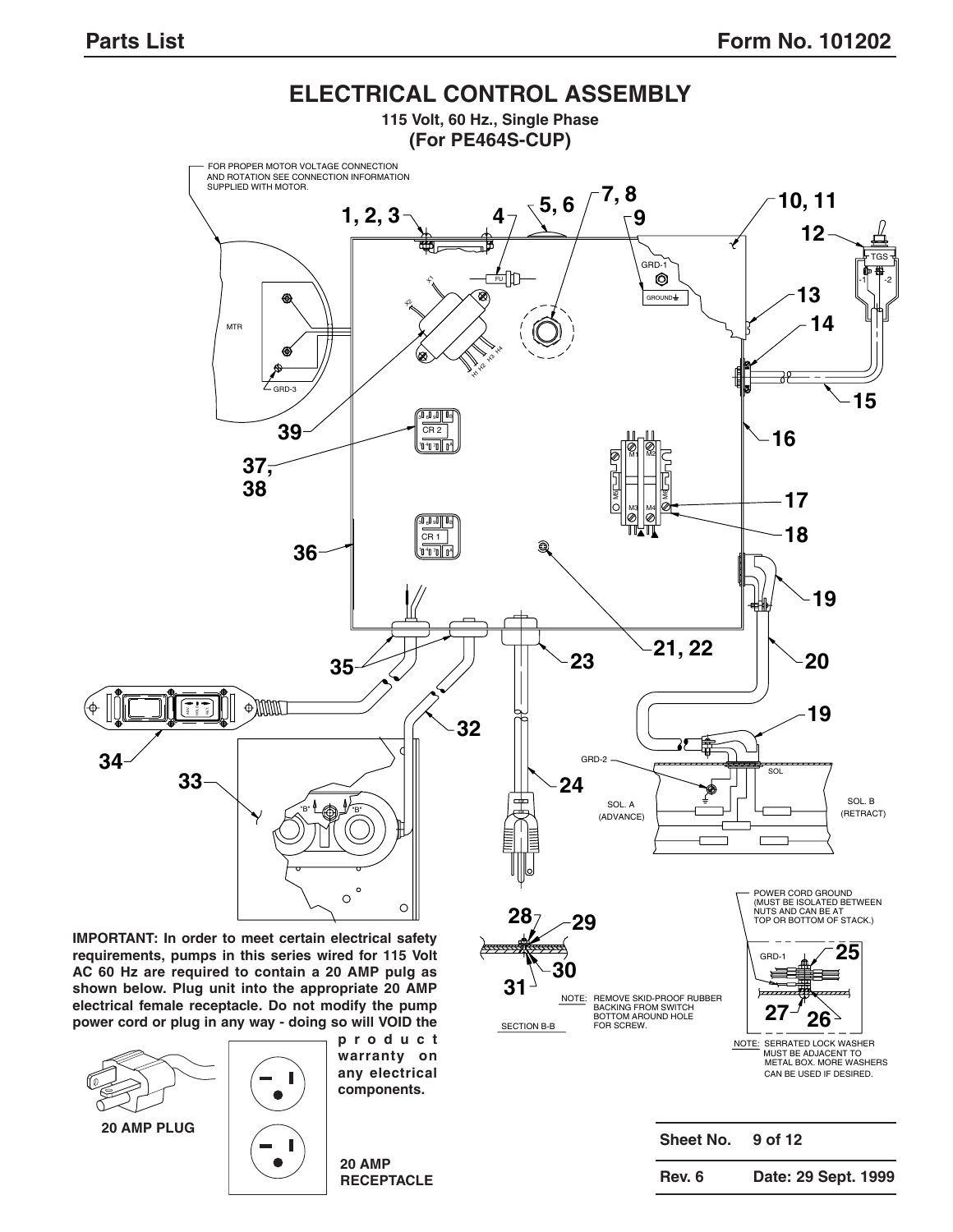# **Parts List, Form No. 101202, Back sheet 9 of 12**

| Item | Part     | No.                   |                             | <b>Item</b> | Part   | No.   |                                      |
|------|----------|-----------------------|-----------------------------|-------------|--------|-------|--------------------------------------|
| No.  | No.      | Req'd                 | <b>Description</b>          | No.         | No.    | Req'd | <b>Description</b>                   |
| 1    | 10159    | $\overline{2}$        | Screw (#6-32 x 5/16 Lg.)    | 21          | 13532  | 1     | Pan Hd. Self-tapping Screw           |
| 2    | 15906    | $\mathbf{2}^{\prime}$ | Lockwasher (#6)             | 22          | 206857 | 1     | Washer                               |
| 3    | 10195    | $\mathbf{2}^{\prime}$ | Hex Nut (#6-32)             | 23          | 210112 | 1     | <b>Strain Relief Bushing</b>         |
| 4    | 250442   | 1.                    | Fuse                        | 24          | 350155 | 1.    | Cord Set (8' LG.; 12/3 SJTO; 115 V.) |
| 5    | 16887    | 1                     | Fuse Holder                 | 25          | 10197  | 4     | Hex Nut (#10-24)                     |
| 6    | 17782    | 1                     | Snap Button                 | 26          | 11108  | 1.    | Lockwasher (#10)                     |
| 7    | 11202    | 1                     | <b>Electrical Connector</b> | 27          | 11856  | 2     | Screw (#10-24 x 1" Lg.)              |
| 8    | 212434   | 1                     | Conduit Locknut             | 28          | 10196  | 1.    | Hex Nut (#8-32 UNC)                  |
| 9    | 205189   | 1                     | Decal (Ground)              | 29          | 11388  | 1.    | Lockwasher (#8 External Tooth)       |
| 10   | 43126WH2 |                       | <b>Control Box Cover</b>    | 30          | 17644  | 1.    | Lockwasher (#8 External Tooth)       |
| 11   | 200188   | 1                     | <b>Warning Decal</b>        | 31          | 10962  | 1.    | <b>Machine Screw</b>                 |
| 12   | 12301    |                       | <b>Toggle Switch</b>        |             |        |       | (8-32 UNC x 1/2 Lg.)                 |
| 13   | 14812    | 4                     | <b>Tap Screw</b>            | 32          | 309653 | 1     | <b>Remote Foot Control</b>           |
| 14   | 11203    | 1                     | <b>Conduit Connector</b>    | 33          | 251890 | 1.    | <b>Full Guard</b>                    |
| 15   | 11423    | 3.5'                  | Cable (18/2 SJTO)           | 34          | 202778 | 1     | <b>Remote Hand Control</b>           |
| 16   | 51218WH2 | 1.                    | <b>Control Box</b>          |             |        |       | (See Form No. 101644)                |
| 17   | 10166    | 2                     | Rd. Hd. Machine Screw       | 35          | 15993  | 2     | <b>Strain Relief Bushing</b>         |
|      |          |                       | (#10-24 UNC x 1/2 Lg.)      | 36          | 250440 | 1.    | Decal                                |
| 18   | 420718-4 | 1                     | Contactor                   | 37          | 39092  | 2     | Relay                                |
| 19   | 11144    | 2                     | Electrical 90° Connector    | 38          | 11539  | 4     | Machine Screw (#10-24 x 1/4 Lg.)     |
| 20   | 15565    | 2.3'                  | Electrical Cord (16/4 SO)   | 39          | 305665 | 1     | <b>Transformer</b>                   |

# **ELECTRICAL SCHEMATIC**

**115 Volt, 60 Hz., Single Phase**

↑ ₹



NOTE: CCW Rotation form lead end.

Transformer connections are as shown for 115 V. - 60 Hz.

For 230 V. - 60 Hz. Units, Transformer connections to be as follows:

H1 to L1 H2 to H3 H4 to L2



**To help avoid personal injury, all electrical work must be done by a qualified electrician.**

## **North American & International Color Codes**

| Conductors North American International |  |
|-----------------------------------------|--|
| LineBlackBrown                          |  |
| NeutralWhite Blue                       |  |
| Ground Green Green/Yellow               |  |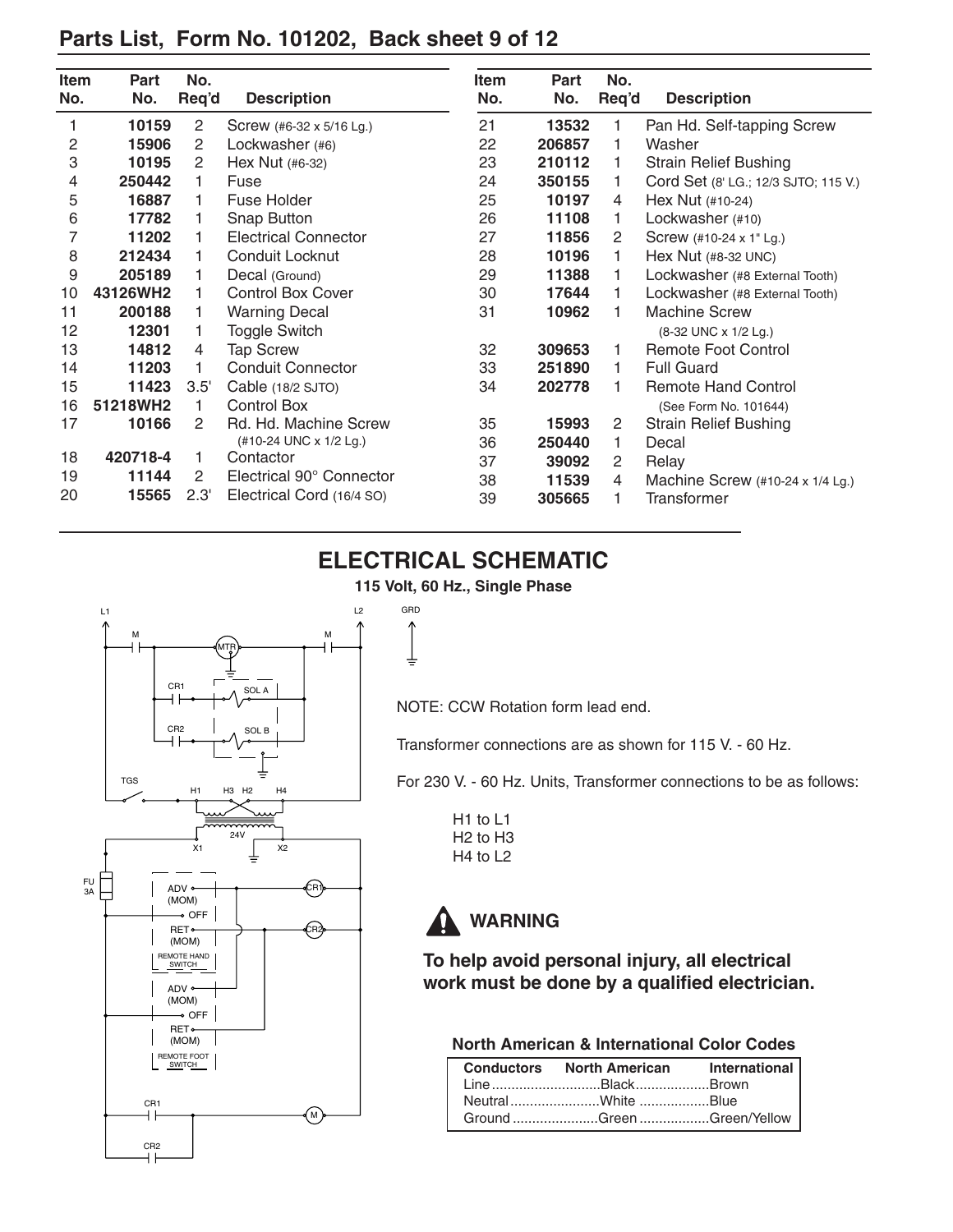

| Sheet No. | 10 of 12            |
|-----------|---------------------|
| Rev. 6    | Date: 29 Sept. 1999 |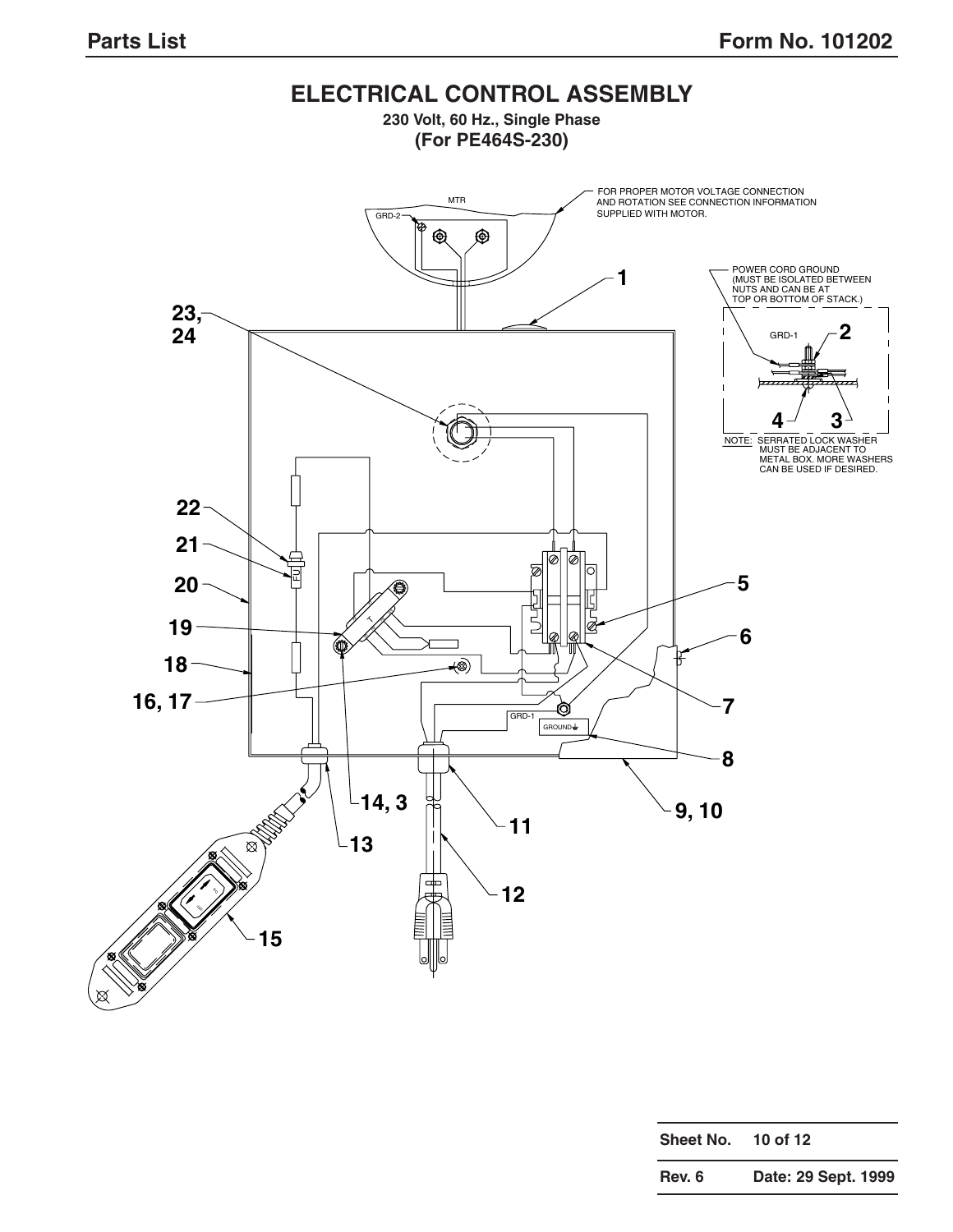| Item<br>No. | Part<br>No. | No.<br>Req'd | <b>Description</b>           | <b>Item</b><br>No. | Part<br>No. | No.<br>Req'd | <b>Description</b>           |
|-------------|-------------|--------------|------------------------------|--------------------|-------------|--------------|------------------------------|
|             | 17782       |              | Snap Button                  | 13                 | 15993       |              | <b>Strain Relief Bushing</b> |
| 2           | 10197       | 2            | Hex Nut $(+10-24)$           | 14                 | 11539       | 2            | Screw (#10-24 X 1/4 Lg.)     |
| 3           | 11108       | 3            | Lockwasher (#10)             | 15                 | 25017       |              | Remote Hand Switch (See Form |
| 4           | 11856       |              | Screw (#10-24 x 1" Lg.)      |                    |             |              | No. 101644)                  |
| 5           | 10166       | 4            | Rd. Hd. Machine Screw        | 16                 | 13532       |              | Screw (#8-32 x 3/8 Lg.)      |
|             |             |              | (#10-24 UNC x 1/2 Lg.)       | 17                 | 206857      |              | Washer                       |
| 6           | 14812       | 4            | <b>Screw</b>                 | 18                 | 250150      |              | Decal                        |
| 7           | 420718-4    |              | Contactor                    | 19                 | 305665      |              | Transformer                  |
| 8           | 205189      |              | Decal (Ground)               | 20                 | 51218WH2    |              | <b>Control Box</b>           |
| 9           | 43126WH2    |              | <b>Control Box Cover</b>     | 21                 | 206962      |              | Fuse $(3A)$                  |
| 10          | 200188      |              | <b>Warning Decal</b>         | 22                 | 16887       |              | Fuse Holder                  |
| 11          | 210112      |              | <b>Strain Relief Bushing</b> | 23                 | 11202       |              | Connector                    |
| 12          | 39273       | 8'           | Cord (14/3 SJTO)             | 24                 | 212434      |              | Conduit Lockwasher           |

**230 Volt, 60 Hz., Single Phase**

 $\pm$ 



**To help avoid personal injury, all electrical work must be done by a qualified electrician.**

### **North American & International Color Codes**

| <b>Conductors North American International</b> |  |
|------------------------------------------------|--|
| LineBlackBrown                                 |  |
|                                                |  |
| Ground Green Green/Yellow                      |  |



NOTE: CCW Rotation form lead end.

Transformer connections are as shown for 230 V. - 60 Hz.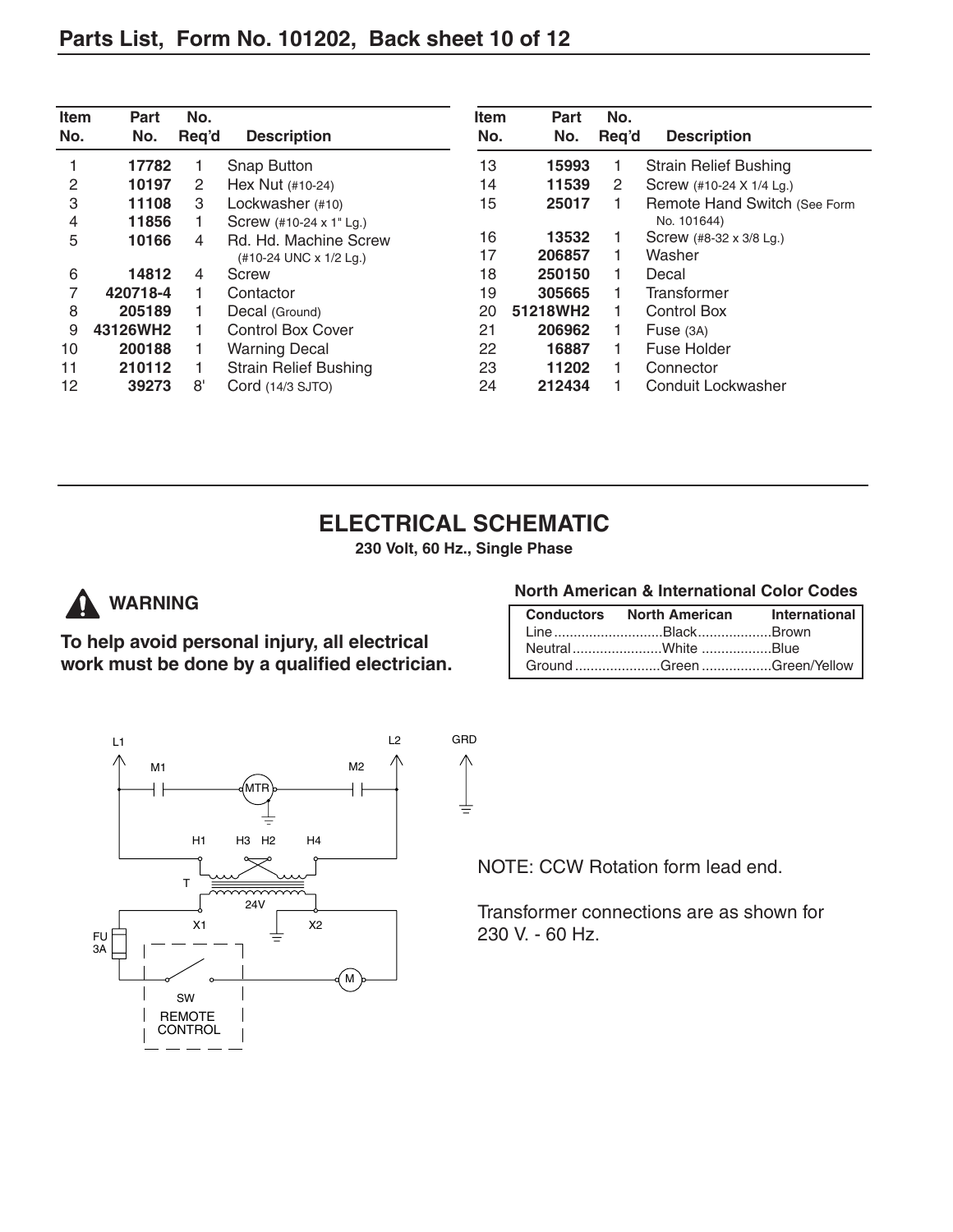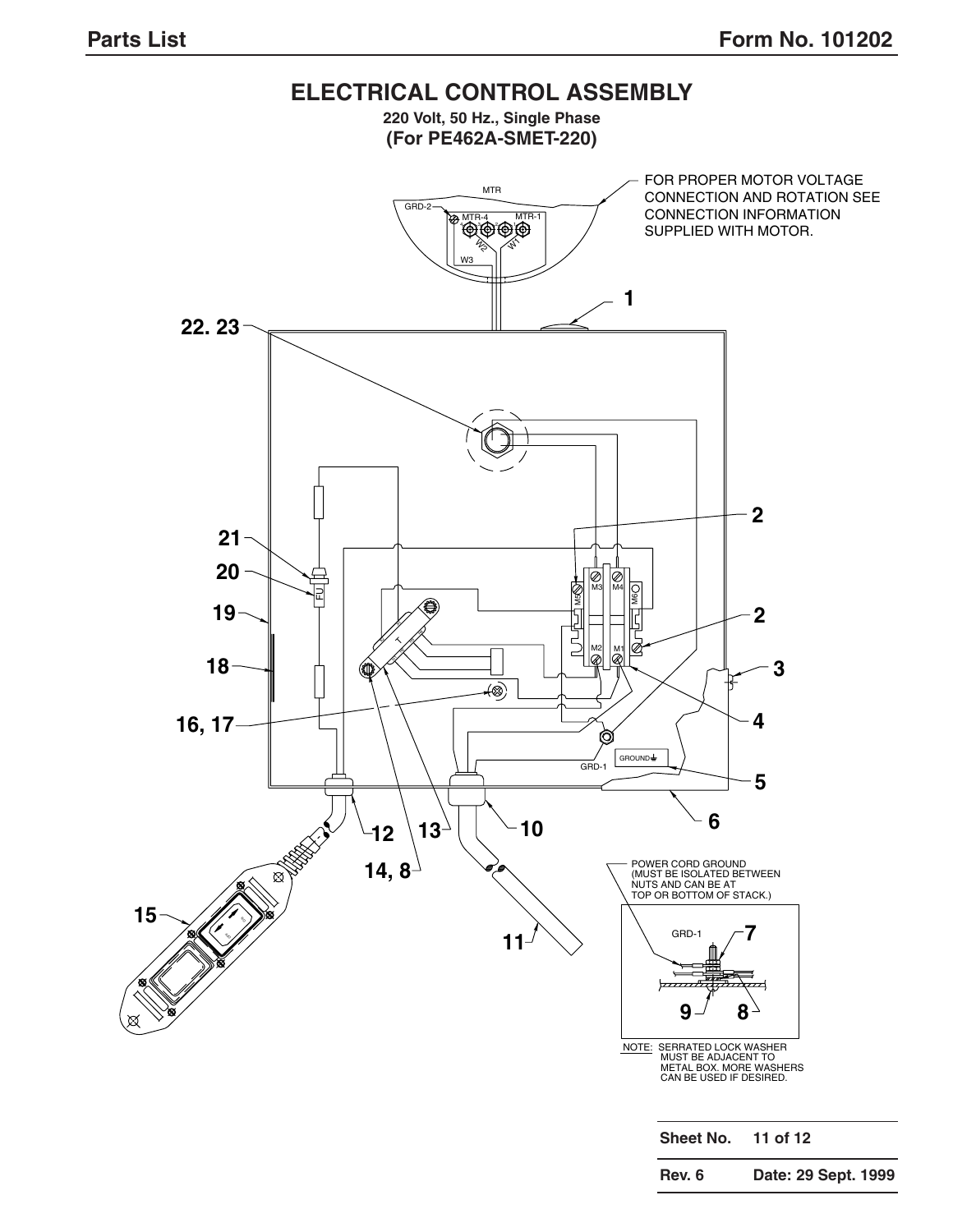| <b>Item</b><br>No. | Part<br>No. | No.<br>Reg'd | <b>Description</b>           | <b>Item</b><br>No. | Part<br>No. | No.<br>Req'd | <b>Description</b>            |
|--------------------|-------------|--------------|------------------------------|--------------------|-------------|--------------|-------------------------------|
|                    | 17782       |              | Snap Button                  | 15                 | 252604      |              | Remote Hand S                 |
| 2                  | 10166       | 2            | Rd. Hd. Machine Screw        |                    |             |              | (See sheet 12 of              |
|                    |             |              | (#10-24 UNC x 1/2 Lg.)       | 16                 | 13532       |              | Screw $(48-32 \times 3)$      |
| 3                  | 14812       | 4            | Screw                        | 17                 | 206857      | 1            | Washer                        |
| $\overline{4}$     | 420718-4    |              | Contactor                    | 18                 | 250440      | 1            | Decal                         |
| 5                  | 205189      |              | Decal (Ground)               | 19                 | 51218WH2    |              | Control Box                   |
| 6                  | 43126WH2    |              | <b>Control Box Cover</b>     | 20                 | 250442      |              | Fuse (1.25 Amp)               |
|                    | 10197       | 2            | Hex Nut (#10-24)             | 21                 | 16887       |              | Fuse Holder                   |
| 8                  | 11108       | 3            | Lockwasher (#10)             | 22                 | 11202       |              | Connector                     |
| 9                  | 11856       |              | Screw (#10-24 x 1" Lg.)      | 23                 | 212434      |              | Conduit Lockwa                |
| 10                 | 210112      |              | <b>Strain Relief Bushing</b> |                    |             |              |                               |
| 11                 | 308752      | 8'           | Cord (14/3 SJTO)             |                    |             |              | <b>PARTS INCLUDED BUT NOT</b> |
| 12                 | 15993       |              | <b>Strain Relief Bushing</b> |                    | 200188      |              | <b>Warning Decal</b>          |
| 13                 | 305665      |              | Transformer                  |                    |             |              |                               |
| 14                 | 11539       | 2            | Screw (10-24 X 1/4 Lg.)      |                    |             |              |                               |
|                    |             |              |                              |                    |             |              |                               |

| tem<br>No. | <b>Part</b><br>No. | No.<br>Req'd | <b>Description</b>                                  |
|------------|--------------------|--------------|-----------------------------------------------------|
| 15         | 252604             | 1            | Remote Hand Switch Assembly<br>(See sheet 12 of 12) |
| 16         | 13532              | 1            | Screw (#8-32 x 3/8 Lg.)                             |
| 17         | 206857             | 1            | Washer                                              |
| 18         | 250440             | 1            | Decal                                               |
| 19         | 51218WH2           | 1            | Control Box                                         |
| 20         | 250442             | 1            | Fuse (1.25 Amp)                                     |
| 21         | 16887              | 1            | Fuse Holder                                         |
| 22         | 11202              | 1            | Connector                                           |
| 23         | 212434             | 1            | Conduit Lockwasher                                  |
|            |                    |              | <b>PARTS INCLUDED BUT NOT SHOWN</b>                 |

# **ELECTRICAL SCHEMATIC**

**220 Volt, 50 Hz., Single Phase**



# **WARNING**

**To help avoid personal injury, all electrical work must be done by a qualified electrician.**

### **North American & International Color Codes**

| <b>Conductors North American International</b> |  |
|------------------------------------------------|--|
| LineBlackBrown                                 |  |
|                                                |  |
| Ground Green Green/Yellow                      |  |

GRD



## NOTE: CCW Rotation form lead end.

Transformer connections are as shown for 220 V. - 50 Hz.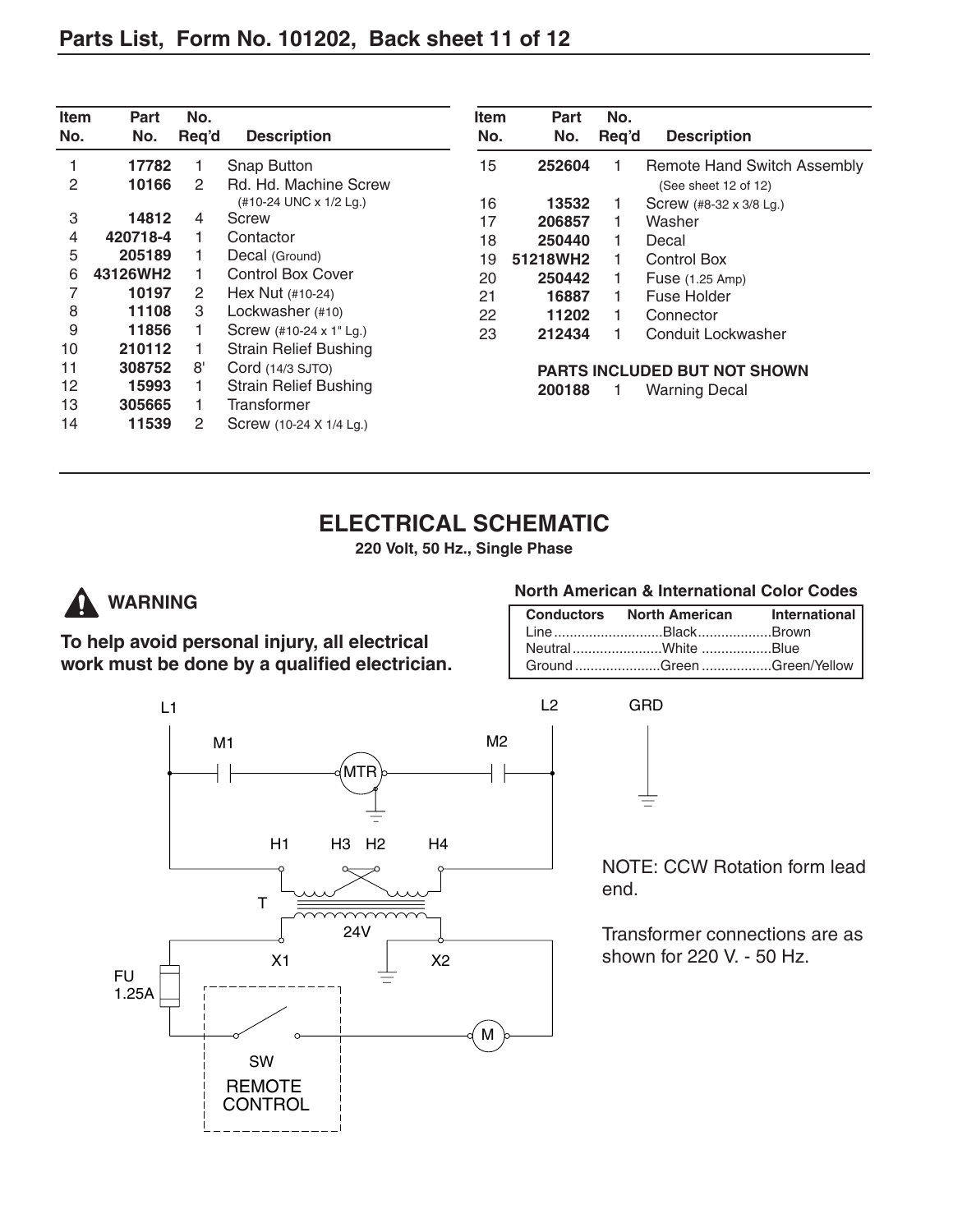

## **REMOTE HAND SWITCH ASSEMBLY No. 252604**

| <b>Item</b> | Part     | No.   |                                    |
|-------------|----------|-------|------------------------------------|
| No.         | No.      | Req'd | <b>Description</b>                 |
| 1           | 12908    | 13'   | Cable (18/3 SJTO)                  |
| 2           | 420050-3 | 1     | <b>Switch Mounting Plate</b>       |
| 3           | 251818   | 1     | <b>Strain Relief Bushing</b>       |
| 4           | 251802   | 1     | Locknut (Torque to 30/35 in. lbs.) |
| 5           | 420050-4 |       | Switch Housing                     |
| 6           | 16772    |       | <b>Rocker Switch</b>               |
| 7           | 420050-2 | 1     | Gasket                             |
| 8           | 420050-1 | 1     | <b>Plastic Cover</b>               |
| 9           | 250248   | 6     | Screw (4-24 x 3/4 Lg.)             |
| 10          | 202763   |       | Decal (On/Off)                     |
| 11          | 253607   |       | <b>Rubber Gasket</b>               |

Note: Shaded areas reflect last revision(s) made to this form.

**Sheet No. 12 of 12**